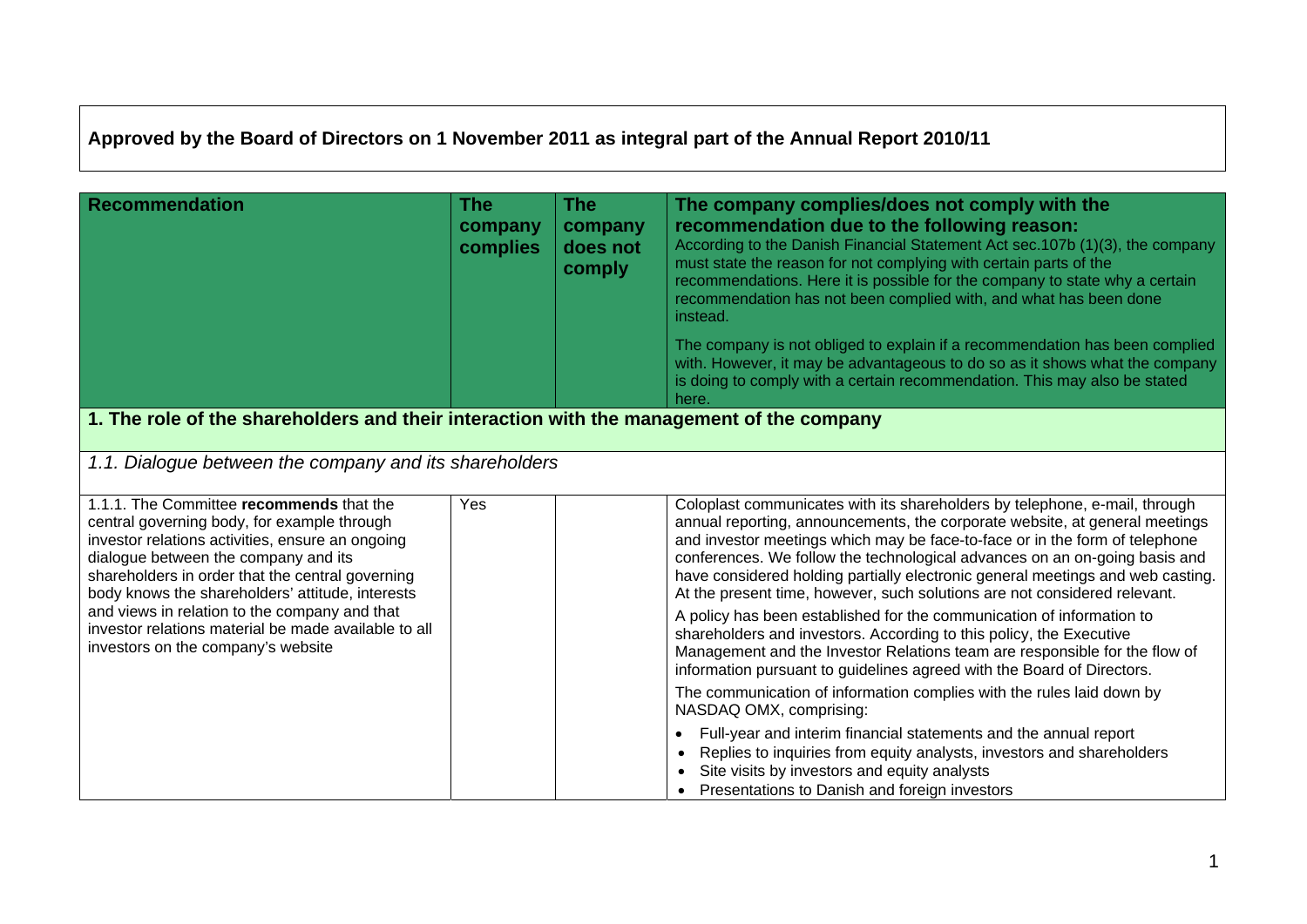| <b>Recommendation</b>                                                                                                                                                                                                                                                                                                                           | <b>The</b><br>company<br>complies | <b>The</b><br>company<br>does not<br>comply | The company complies/does not comply with the<br>recommendation due to the following reason:<br>According to the Danish Financial Statement Act sec.107b (1)(3), the company<br>must state the reason for not complying with certain parts of the<br>recommendations. Here it is possible for the company to state why a certain<br>recommendation has not been complied with, and what has been done<br>instead.<br>The company is not obliged to explain if a recommendation has been complied                    |  |  |
|-------------------------------------------------------------------------------------------------------------------------------------------------------------------------------------------------------------------------------------------------------------------------------------------------------------------------------------------------|-----------------------------------|---------------------------------------------|---------------------------------------------------------------------------------------------------------------------------------------------------------------------------------------------------------------------------------------------------------------------------------------------------------------------------------------------------------------------------------------------------------------------------------------------------------------------------------------------------------------------|--|--|
|                                                                                                                                                                                                                                                                                                                                                 |                                   |                                             | with. However, it may be advantageous to do so as it shows what the company<br>is doing to comply with a certain recommendation. This may also be stated<br>here.                                                                                                                                                                                                                                                                                                                                                   |  |  |
|                                                                                                                                                                                                                                                                                                                                                 |                                   |                                             | • Capital markets days for analysts and investors<br>Conference calls in connection with the release of financial statements<br>Special investor section on Coloplast's corporate website                                                                                                                                                                                                                                                                                                                           |  |  |
| 1.2. Capital and share structure                                                                                                                                                                                                                                                                                                                |                                   |                                             |                                                                                                                                                                                                                                                                                                                                                                                                                                                                                                                     |  |  |
| 1.2.1. The Committee recommends that the<br>central governing body every year evaluate<br>whether the company's capital and share structures<br>continue to be in the interests of the shareholders<br>and the company and account for this evaluation in<br>the management commentary in the annual report<br>and/or on the company's website. | Yes                               |                                             | The Board of Directors regularly reviews the company's capital structure, and<br>considers whether it is consistent with the interests of the company and the<br>shareholders. It also makes plans annually for the development of the<br>company's capital and share structures. The assessment of the capital<br>structure includes the company's credit rating and the potential for allocating a<br>positive cash flow towards purchasing own shares or for increasing the payout<br>ratio to the shareholders. |  |  |
|                                                                                                                                                                                                                                                                                                                                                 |                                   |                                             | Coloplast has two share classes: 3.6 million class A shares entitling the<br>holders to ten votes per A share and 41.4 million class B shares entitling the<br>holders to one vote per B share. Both share classes have a denomination of<br>DKK 5 per share. In 1983, Coloplast's class B shares were listed on the<br>Copenhagen Stock Exchange while the class A shares remain non-negotiable<br>instruments.                                                                                                    |  |  |
|                                                                                                                                                                                                                                                                                                                                                 |                                   |                                             | Any change of class A share ownership requires the consent of the Board of<br>Directors. The composition of shareholders by the two categories is disclosed<br>in each annual report. The Board of Directors believes that this share structure<br>has supported Coloplast's development and that maintaining this structure will<br>be to the benefit of all the company's shareholders.                                                                                                                           |  |  |
| 1.3. General Meeting                                                                                                                                                                                                                                                                                                                            |                                   |                                             |                                                                                                                                                                                                                                                                                                                                                                                                                                                                                                                     |  |  |
| 1.3.1. The Committee recommends that the                                                                                                                                                                                                                                                                                                        | Yes                               |                                             | Coloplast engages actively with the shareholders at the company's general                                                                                                                                                                                                                                                                                                                                                                                                                                           |  |  |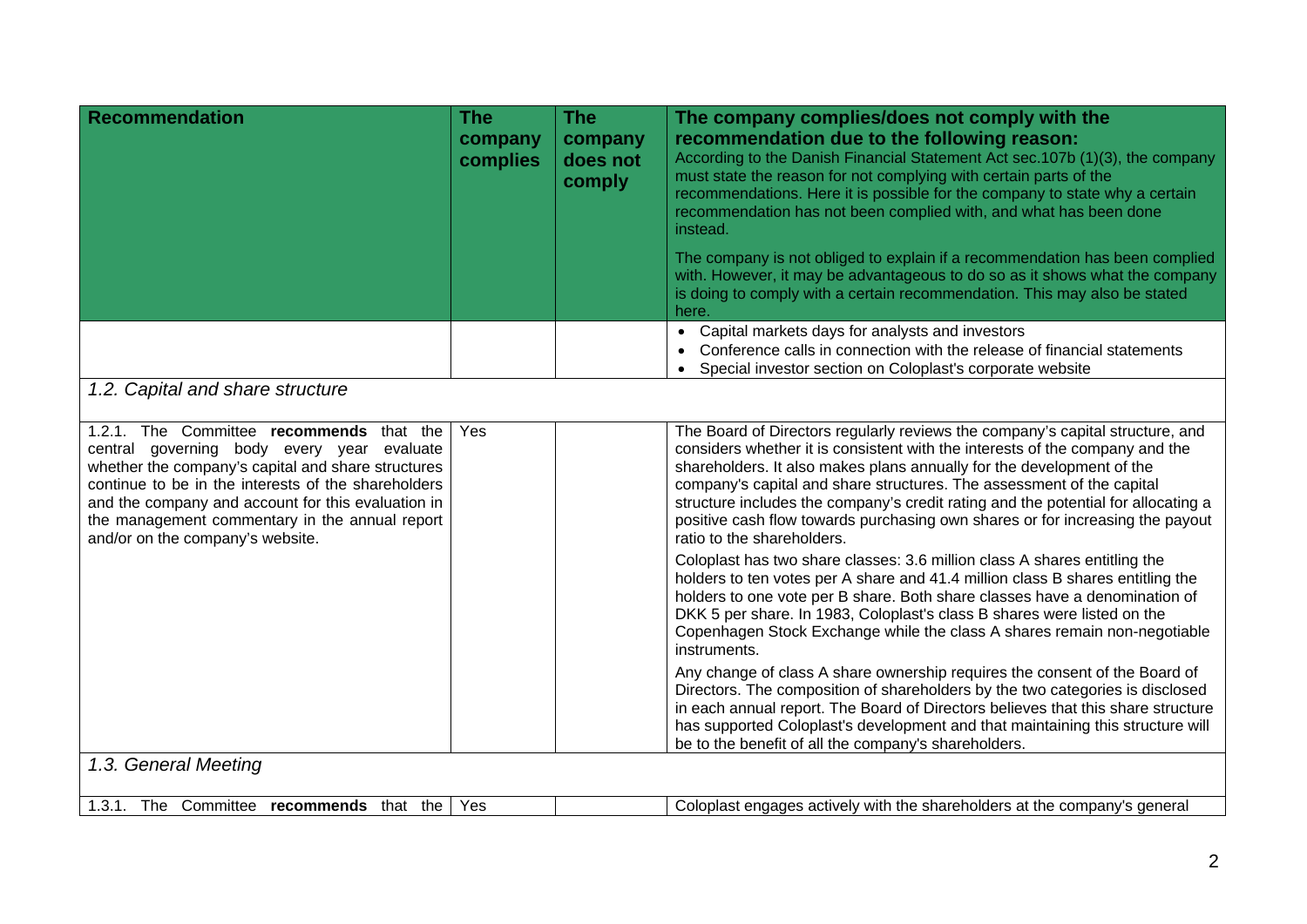| <b>Recommendation</b>                                                                                                                                           | <b>The</b><br>company<br>complies | <b>The</b><br>company<br>does not<br>comply | The company complies/does not comply with the<br>recommendation due to the following reason:<br>According to the Danish Financial Statement Act sec.107b (1)(3), the company<br>must state the reason for not complying with certain parts of the<br>recommendations. Here it is possible for the company to state why a certain<br>recommendation has not been complied with, and what has been done<br>instead.<br>The company is not obliged to explain if a recommendation has been complied<br>with. However, it may be advantageous to do so as it shows what the company |
|-----------------------------------------------------------------------------------------------------------------------------------------------------------------|-----------------------------------|---------------------------------------------|---------------------------------------------------------------------------------------------------------------------------------------------------------------------------------------------------------------------------------------------------------------------------------------------------------------------------------------------------------------------------------------------------------------------------------------------------------------------------------------------------------------------------------------------------------------------------------|
|                                                                                                                                                                 |                                   |                                             | is doing to comply with a certain recommendation. This may also be stated<br>here.                                                                                                                                                                                                                                                                                                                                                                                                                                                                                              |
| supreme governing body and the executive board                                                                                                                  |                                   |                                             | meetings.                                                                                                                                                                                                                                                                                                                                                                                                                                                                                                                                                                       |
| promote active ownership, including shareholders'<br>attendance at general meetings.                                                                            |                                   |                                             | An invitation to attend general meetings along with the agenda is sent to all<br>registered shareholders, and the annual report is sent to those shareholders<br>who have so requested.                                                                                                                                                                                                                                                                                                                                                                                         |
|                                                                                                                                                                 |                                   |                                             | In addition, shareholders may indicate on a proxy form how they wish to vote<br>on each item on the agenda. The proxy may be given to the Board of Directors<br>or a named third party. It is also possible to provide a proxy on the company's<br>website www.coloplast.com.                                                                                                                                                                                                                                                                                                   |
|                                                                                                                                                                 |                                   |                                             | Annual reports, agendas and other material forwarded to shareholders will also<br>be available on the company's website.                                                                                                                                                                                                                                                                                                                                                                                                                                                        |
| 1.3.2. The Committee recommends that the<br>central governing body resolve or submit to the                                                                     | Yes                               |                                             | The Board of Directors has resolved that general meetings are conducted by<br>physical attendance.                                                                                                                                                                                                                                                                                                                                                                                                                                                                              |
| general meeting the question whether the general<br>meeting shall be conducted by physical attendance<br>or as a partly or entirely electronic general meeting. |                                   |                                             | We follow the technological advances on an on-going basis and have<br>considered holding partially electronic general meetings and web casting. At<br>the present time, however, such solutions are not considered relevant.                                                                                                                                                                                                                                                                                                                                                    |
| 1.3.3 The Committee recommends that proxies<br>given to the supreme governing body allow<br>shareholders to consider each individual item on<br>the agenda.     | Yes                               |                                             | Prior to general meetings, a proxy form is sent to all registered shareholders<br>on which they may indicate how they wish to vote on each item on the agenda.                                                                                                                                                                                                                                                                                                                                                                                                                  |
| 1.3.4 The Committee recommends that all<br>members of the supreme governing body and the<br>executive board be present at the general meeting.                  | Yes                               |                                             | The Board of Directors believes that all members of the Board and of the<br>Executive Management should be present at general meetings and<br>endeavours to fulfil this objective.                                                                                                                                                                                                                                                                                                                                                                                              |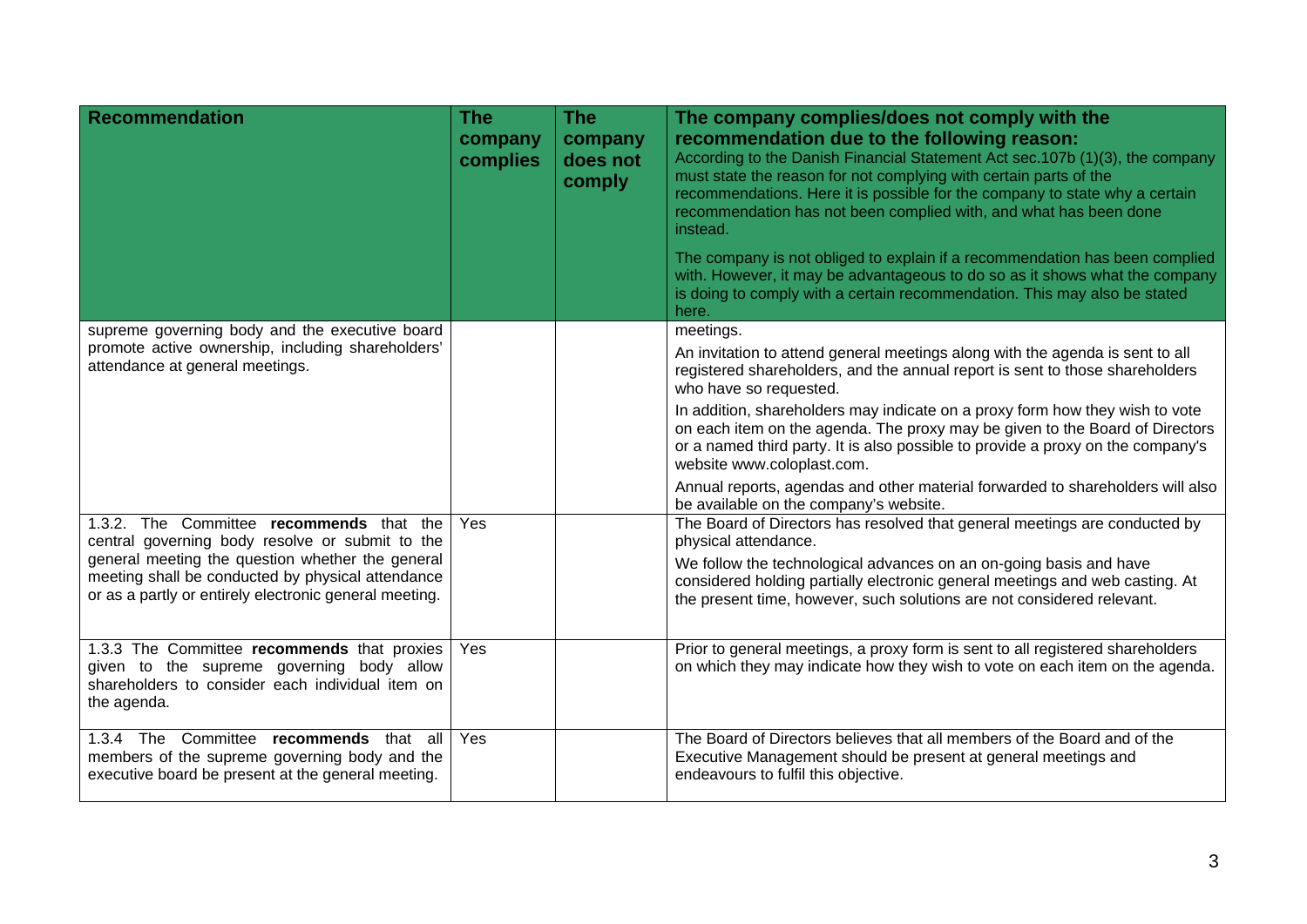| <b>Recommendation</b>                                                                                                                                                                                                                                                                                                                                     | <b>The</b><br>company<br>complies | <b>The</b><br>company<br>does not<br>comply | The company complies/does not comply with the<br>recommendation due to the following reason:<br>According to the Danish Financial Statement Act sec.107b (1)(3), the company<br>must state the reason for not complying with certain parts of the<br>recommendations. Here it is possible for the company to state why a certain<br>recommendation has not been complied with, and what has been done<br>instead.<br>The company is not obliged to explain if a recommendation has been complied<br>with. However, it may be advantageous to do so as it shows what the company<br>is doing to comply with a certain recommendation. This may also be stated<br>here. |  |  |
|-----------------------------------------------------------------------------------------------------------------------------------------------------------------------------------------------------------------------------------------------------------------------------------------------------------------------------------------------------------|-----------------------------------|---------------------------------------------|-----------------------------------------------------------------------------------------------------------------------------------------------------------------------------------------------------------------------------------------------------------------------------------------------------------------------------------------------------------------------------------------------------------------------------------------------------------------------------------------------------------------------------------------------------------------------------------------------------------------------------------------------------------------------|--|--|
| 1.4. Takeover bids                                                                                                                                                                                                                                                                                                                                        |                                   |                                             |                                                                                                                                                                                                                                                                                                                                                                                                                                                                                                                                                                                                                                                                       |  |  |
| 1.4.1 The Committee recommends that the central<br>governing body, from the moment it obtains<br>knowledge that a takeover bid will be submitted, do<br>not, without the acceptance of the general meeting,<br>attempt to counter the takeover bid by making<br>decisions which in reality prevent the shareholders<br>from deciding on the takeover bid. | Yes                               |                                             | Apart from the different weights of voting rights between class A and class B<br>shares and the authority provided in article 5 of the articles of association,<br>there are no anti-takeover measures by way of a ceiling on votes or any<br>restrictions that would enable the Board of Directors to take steps to prevent a<br>takeover bid.                                                                                                                                                                                                                                                                                                                       |  |  |
| 1.4.2. The Committee recommends that the<br>central governing body give the shareholders the<br>opportunity to decide whether or not they wish to<br>dispose of their shares in the company under the<br>terms offered.                                                                                                                                   | Yes                               |                                             | Contingency plans have been prepared in the event of an uninvited takeover<br>bid with a view to providing the facts so as to enable the shareholders to make<br>an informed decision.                                                                                                                                                                                                                                                                                                                                                                                                                                                                                |  |  |
| 2. The role of stakeholders and their importance to the company and the company's corporate social responsibility                                                                                                                                                                                                                                         |                                   |                                             |                                                                                                                                                                                                                                                                                                                                                                                                                                                                                                                                                                                                                                                                       |  |  |
| 2.1. The company's policy in relation to its stakeholders                                                                                                                                                                                                                                                                                                 |                                   |                                             |                                                                                                                                                                                                                                                                                                                                                                                                                                                                                                                                                                                                                                                                       |  |  |
| 2.1.1. The Committee recommends that the<br>central governing body identify the company's key<br>stakeholders and their main interests in relation to<br>the company.<br>2.1.2. The Committee recommends that the<br>central governing body adopt a policy on the                                                                                         | Yes                               |                                             | <b>Policy</b><br>The company has adopted and published a policy for the approach to its<br>stakeholders through its mission, value and vision statements.<br>The role of the stakeholders<br>Coloplast's products are supplied through dealers, through hospitals or in<br>combination with the company's own advice directly to end users. The current                                                                                                                                                                                                                                                                                                               |  |  |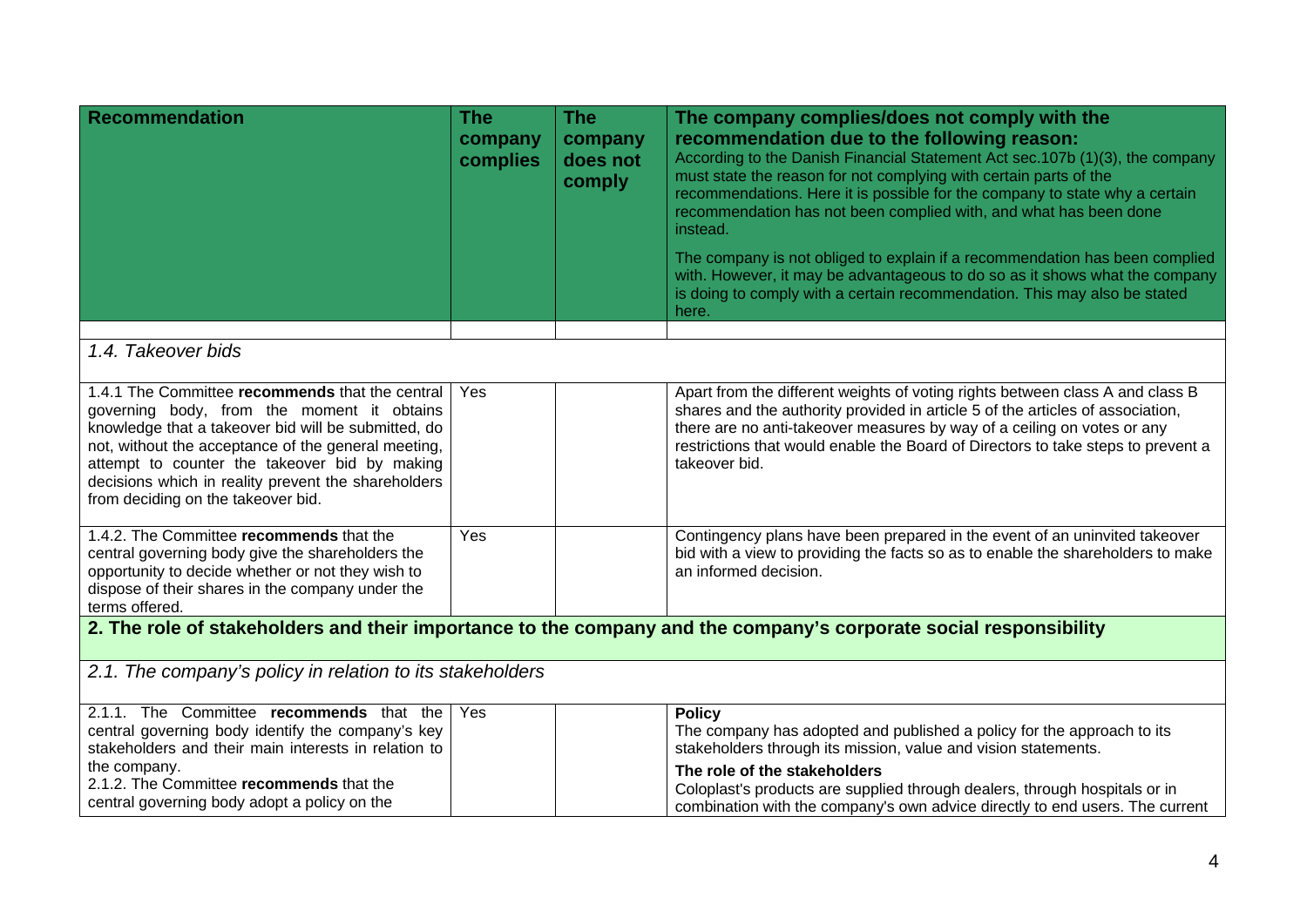| <b>Recommendation</b>                                                                                                                                     | The<br>company<br>complies | The<br>company<br>does not<br>comply | The company complies/does not comply with the<br>recommendation due to the following reason:<br>According to the Danish Financial Statement Act sec.107b (1)(3), the company<br>must state the reason for not complying with certain parts of the<br>recommendations. Here it is possible for the company to state why a certain<br>recommendation has not been complied with, and what has been done<br>instead.<br>The company is not obliged to explain if a recommendation has been complied<br>with. However, it may be advantageous to do so as it shows what the company |
|-----------------------------------------------------------------------------------------------------------------------------------------------------------|----------------------------|--------------------------------------|---------------------------------------------------------------------------------------------------------------------------------------------------------------------------------------------------------------------------------------------------------------------------------------------------------------------------------------------------------------------------------------------------------------------------------------------------------------------------------------------------------------------------------------------------------------------------------|
|                                                                                                                                                           |                            |                                      | is doing to comply with a certain recommendation. This may also be stated<br>here.                                                                                                                                                                                                                                                                                                                                                                                                                                                                                              |
| company's relationship with its stakeholders,                                                                                                             |                            |                                      | trend is towards more direct contact with end users.                                                                                                                                                                                                                                                                                                                                                                                                                                                                                                                            |
| including the investors, and ensure that the<br>interests of the stakeholders are respected in<br>accordance with the company's policy on such<br>issues. |                            |                                      | No matter how the products are supplied, Coloplast wishes to form the closest<br>possible ties with customers in order to enhance value creation. The needs<br>and expectations of our customers change over time and Coloplast must<br>constantly be ready to change with them. Healthcare professionals and users<br>are involved in the development of new products and services on an on-going<br>basis.                                                                                                                                                                    |
|                                                                                                                                                           |                            |                                      | Each individual employee's personal and professional development is<br>important to the continued growth of the company. The requirements to<br>adaptability, knowledge sharing and training of new skills are growing, giving<br>our employees greater independence and a more varying work day. Coloplast<br>wishes to attract and retain people who thrive in an active environment and<br>consider their employment with us a learning process.                                                                                                                             |
|                                                                                                                                                           |                            |                                      | At Coloplast, we take active responsibility for contributing to sustainable<br>developments.                                                                                                                                                                                                                                                                                                                                                                                                                                                                                    |
|                                                                                                                                                           |                            |                                      | The company wishes to contribute to improving the quality of life of the users<br>of our products and services without reducing the quality of life of others.                                                                                                                                                                                                                                                                                                                                                                                                                  |
|                                                                                                                                                           |                            |                                      | Coloplast's initiatives on corporate social responsibility, contributions to society<br>through taxes and duties, environmental management and partnerships with<br>educational institutions all add to overall value creation in society.                                                                                                                                                                                                                                                                                                                                      |
|                                                                                                                                                           |                            |                                      | An integral part of Coloplast's management philosophy is to achieve balanced<br>value creation for the company's stakeholders both in the short and the long<br>term. The management believes that such balance will also maximise value<br>generation for the shareholders.                                                                                                                                                                                                                                                                                                    |
| 2.2. Corporate social responsibility                                                                                                                      |                            |                                      |                                                                                                                                                                                                                                                                                                                                                                                                                                                                                                                                                                                 |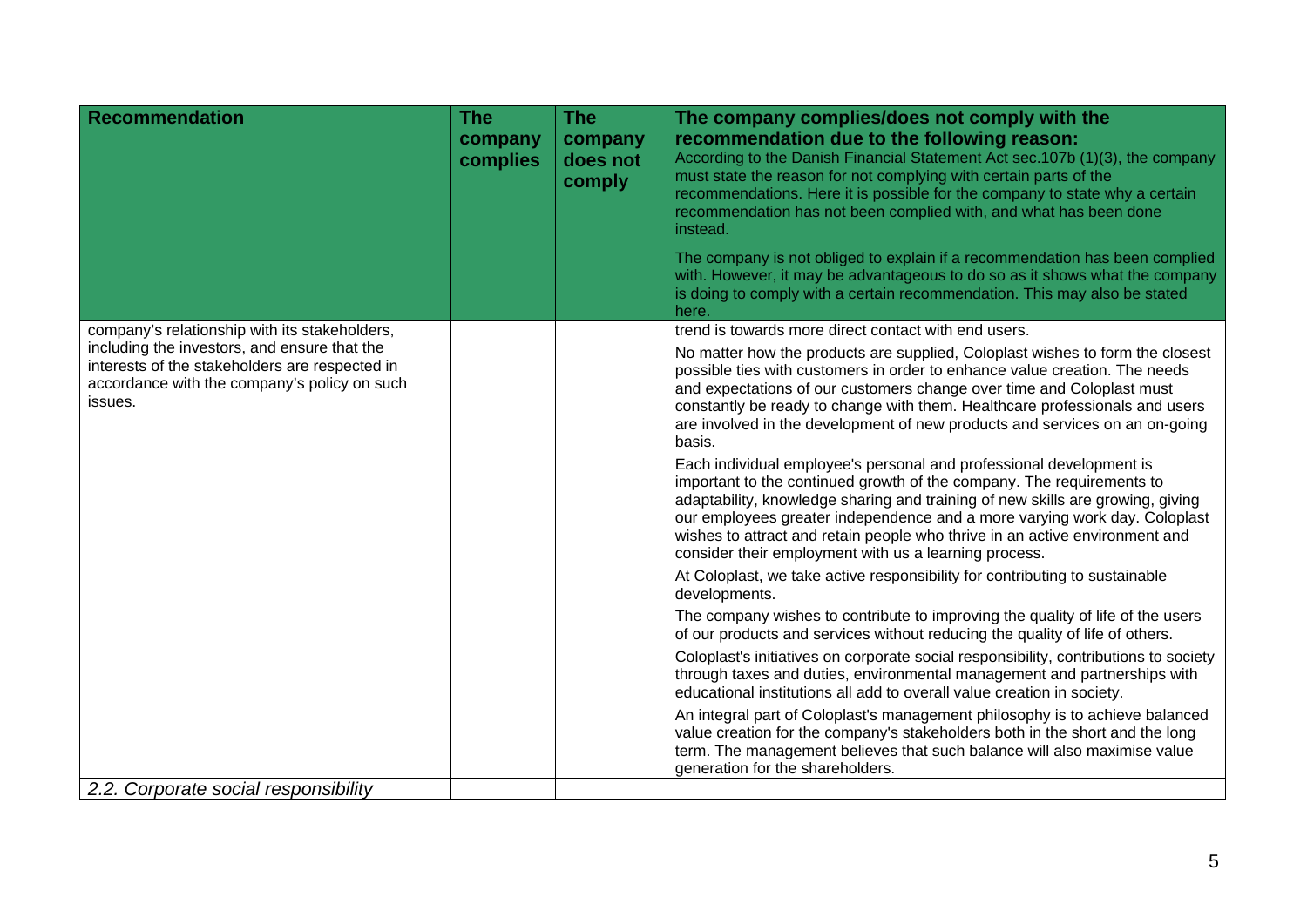| <b>Recommendation</b>                                                                                                                      | <b>The</b><br>company<br>complies | <b>The</b><br>company<br>does not<br>comply | The company complies/does not comply with the<br>recommendation due to the following reason:<br>According to the Danish Financial Statement Act sec.107b (1)(3), the company<br>must state the reason for not complying with certain parts of the<br>recommendations. Here it is possible for the company to state why a certain<br>recommendation has not been complied with, and what has been done<br>instead.<br>The company is not obliged to explain if a recommendation has been complied<br>with. However, it may be advantageous to do so as it shows what the company<br>is doing to comply with a certain recommendation. This may also be stated<br>here.                                                    |  |  |
|--------------------------------------------------------------------------------------------------------------------------------------------|-----------------------------------|---------------------------------------------|--------------------------------------------------------------------------------------------------------------------------------------------------------------------------------------------------------------------------------------------------------------------------------------------------------------------------------------------------------------------------------------------------------------------------------------------------------------------------------------------------------------------------------------------------------------------------------------------------------------------------------------------------------------------------------------------------------------------------|--|--|
|                                                                                                                                            |                                   |                                             |                                                                                                                                                                                                                                                                                                                                                                                                                                                                                                                                                                                                                                                                                                                          |  |  |
| 2.2.1. The Committee recommends that the<br>central governing body adopt a policy on corporate<br>social responsibility.                   | Yes                               |                                             | Coloplast has adopted a policy on corporate social responsibility and the<br>company reports regularly on its social, environmental and ethical efforts.                                                                                                                                                                                                                                                                                                                                                                                                                                                                                                                                                                 |  |  |
| 3. Openness and transparency                                                                                                               |                                   |                                             |                                                                                                                                                                                                                                                                                                                                                                                                                                                                                                                                                                                                                                                                                                                          |  |  |
| 3.1. Disclosure of information to the market                                                                                               |                                   |                                             |                                                                                                                                                                                                                                                                                                                                                                                                                                                                                                                                                                                                                                                                                                                          |  |  |
| 3.1.1. The Committee recommends that the<br>central governing body adopt a communication<br>strategy.                                      | Yes                               |                                             | <b>Information</b><br>Coloplast has defined a general communication policy that is available from<br>the company's corporate website. The website includes a number of other<br>policies relating to the company's stakeholders. The company complies with<br>the rules laid down by NASDAQ OMX regarding companies' duty to disclose<br>information through announcements, interim financial statements and annual<br>reports.<br>The consolidated financial statements are presented on a regular basis to<br>analysts, investors and the press. The management takes part in a number of<br>meetings about the Group's financial statements with its stakeholders,<br>primarily employees, shareholders and analysts. |  |  |
|                                                                                                                                            |                                   |                                             | All information released to the public is available in Danish and in English on<br>the corporate website.                                                                                                                                                                                                                                                                                                                                                                                                                                                                                                                                                                                                                |  |  |
| The<br>3.1.2.<br>Committee<br>recommends<br>that<br>information from the company to the market be<br>published in both Danish and English. | Yes                               |                                             | Disclosures are prepared and released in both Danish and English.                                                                                                                                                                                                                                                                                                                                                                                                                                                                                                                                                                                                                                                        |  |  |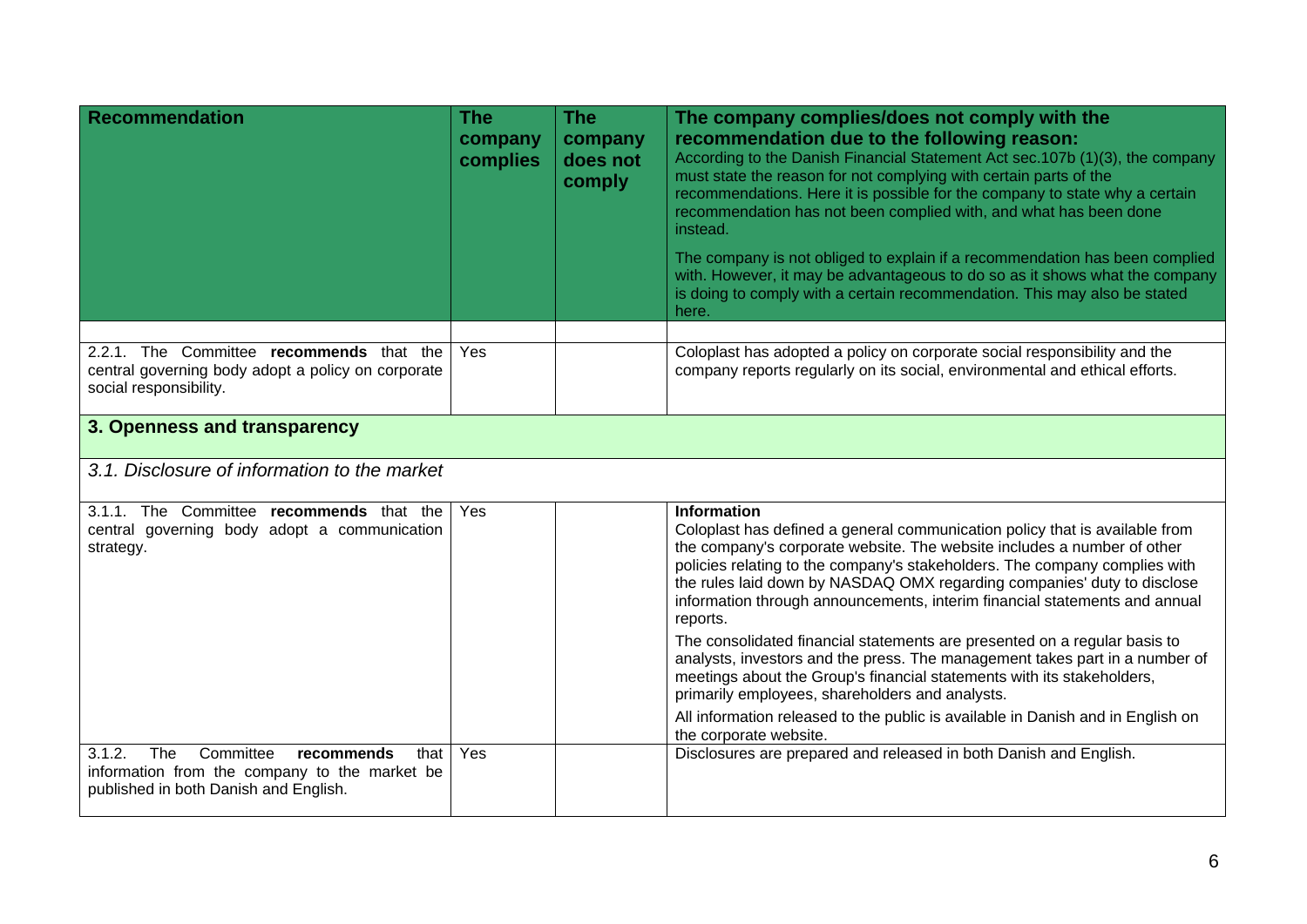| <b>Recommendation</b>                                                                                                                                                                                                                                               | <b>The</b><br>company<br>complies | <b>The</b><br>company<br>does not<br>comply | The company complies/does not comply with the<br>recommendation due to the following reason:<br>According to the Danish Financial Statement Act sec. 107b (1)(3), the company<br>must state the reason for not complying with certain parts of the<br>recommendations. Here it is possible for the company to state why a certain<br>recommendation has not been complied with, and what has been done<br>instead.<br>The company is not obliged to explain if a recommendation has been complied<br>with. However, it may be advantageous to do so as it shows what the company<br>is doing to comply with a certain recommendation. This may also be stated<br>here. |
|---------------------------------------------------------------------------------------------------------------------------------------------------------------------------------------------------------------------------------------------------------------------|-----------------------------------|---------------------------------------------|------------------------------------------------------------------------------------------------------------------------------------------------------------------------------------------------------------------------------------------------------------------------------------------------------------------------------------------------------------------------------------------------------------------------------------------------------------------------------------------------------------------------------------------------------------------------------------------------------------------------------------------------------------------------|
| 3.1.3. The Committee recommends that the<br>company publish quarterly reports.                                                                                                                                                                                      | Yes                               |                                             | Coloplast prepares quarterly interim reports to NASDAQ OMX. These reports<br>are available on the corporate website.                                                                                                                                                                                                                                                                                                                                                                                                                                                                                                                                                   |
| 4. The tasks and responsibilities of the supreme and the central governing bodies                                                                                                                                                                                   |                                   |                                             |                                                                                                                                                                                                                                                                                                                                                                                                                                                                                                                                                                                                                                                                        |
| 4.1. Overall tasks and responsibilities                                                                                                                                                                                                                             |                                   |                                             |                                                                                                                                                                                                                                                                                                                                                                                                                                                                                                                                                                                                                                                                        |
| 4.1.1. The Committee recommends that the<br>central governing body determine the company's<br>overall strategy at least once every year with a view<br>to sustaining value creation in the company.                                                                 | Yes                               |                                             | The Board of Directors determines, on the recommendation of the Executive<br>Management, Coloplast's overall objectives, strategies and action plans and<br>approves the essence of the forecasts prepared by the Executive<br>Management.                                                                                                                                                                                                                                                                                                                                                                                                                             |
|                                                                                                                                                                                                                                                                     |                                   |                                             | The Board of Directors and the Executive Management review and determine<br>the company's strategic objectives at least once a year.                                                                                                                                                                                                                                                                                                                                                                                                                                                                                                                                   |
| 4.1.2. The Committee recommends that the<br>supreme governing body at least once every year<br>discuss and<br>ensure that<br>the<br>necessary<br>qualifications and financial resources are in place in<br>order for the company to achieve its strategic<br>goals. | Yes                               |                                             | The Board of Directors considers at least once a year whether the company is<br>properly organised and whether the necessary qualifications and financial<br>resources are in place in order for the company to achieve its strategic<br>objectives.                                                                                                                                                                                                                                                                                                                                                                                                                   |
| 4.1.3. The Committee recommends that the<br>supreme governing body at least once every year<br>define its most important tasks related to the<br>financial and managerial control of the company,<br>including how to supervise the work of the<br>executive board. | Yes                               |                                             | The Board of Directors defines each year its most important tasks in relation to<br>the financial and managerial control of the company.<br>The rules of procedure for both the Board of Directors and the Executive<br>Management contain a presentation of their most important tasks, including<br>tasks related to the financial and managerial control of the company.                                                                                                                                                                                                                                                                                            |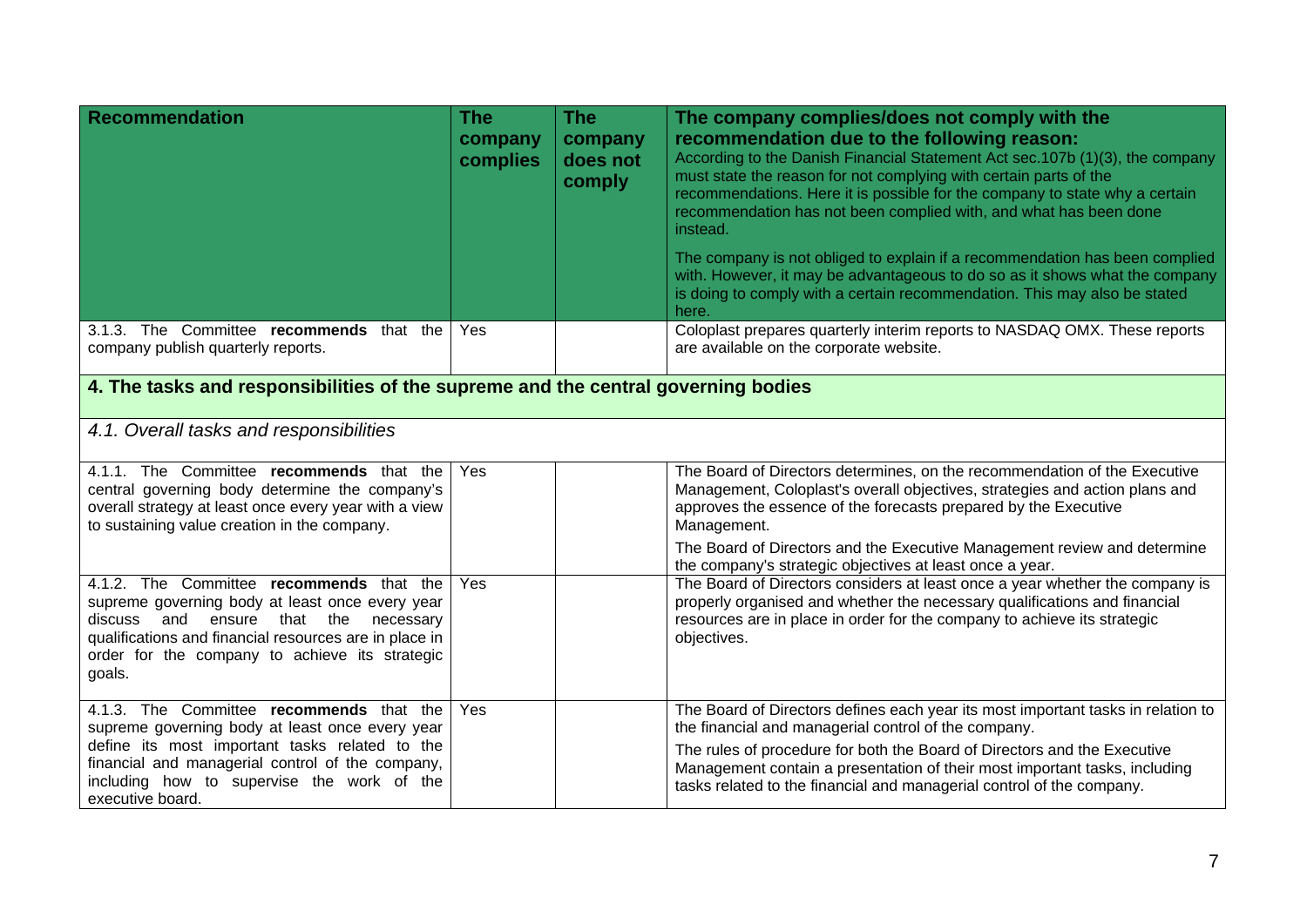| <b>Recommendation</b>                                                                                                                                                                                                                                                                                                                                                                                                                                                                                                                                                 | <b>The</b><br>company<br>complies | <b>The</b><br>company<br>does not<br>comply | The company complies/does not comply with the<br>recommendation due to the following reason:<br>According to the Danish Financial Statement Act sec.107b (1)(3), the company<br>must state the reason for not complying with certain parts of the<br>recommendations. Here it is possible for the company to state why a certain<br>recommendation has not been complied with, and what has been done<br>instead.<br>The company is not obliged to explain if a recommendation has been complied<br>with. However, it may be advantageous to do so as it shows what the company<br>is doing to comply with a certain recommendation. This may also be stated<br>here. |
|-----------------------------------------------------------------------------------------------------------------------------------------------------------------------------------------------------------------------------------------------------------------------------------------------------------------------------------------------------------------------------------------------------------------------------------------------------------------------------------------------------------------------------------------------------------------------|-----------------------------------|---------------------------------------------|-----------------------------------------------------------------------------------------------------------------------------------------------------------------------------------------------------------------------------------------------------------------------------------------------------------------------------------------------------------------------------------------------------------------------------------------------------------------------------------------------------------------------------------------------------------------------------------------------------------------------------------------------------------------------|
|                                                                                                                                                                                                                                                                                                                                                                                                                                                                                                                                                                       |                                   |                                             |                                                                                                                                                                                                                                                                                                                                                                                                                                                                                                                                                                                                                                                                       |
| 4.2. Procedures                                                                                                                                                                                                                                                                                                                                                                                                                                                                                                                                                       |                                   |                                             |                                                                                                                                                                                                                                                                                                                                                                                                                                                                                                                                                                                                                                                                       |
| 4.2.1. The Committee recommends that the<br>supreme governing body review its rules of<br>procedure annually to ensure that they are<br>adequate and always match the activities and<br>needs of the company.<br>4.2.2. The Committee recommends that the<br>supreme governing body annually review and<br>approve procedures for the executive board,<br>including establish requirements for the executive<br>board's timely, accurate and adequate reporting to<br>the supreme governing body and for any other<br>communication between the two governing bodies. | Yes<br>Yes                        |                                             | Rules of procedures have been prepared for Coloplast's Board of Directors.<br>These rules of procedures are reviewed annually by the full Board and<br>updated as necessary.<br>The procedures set out guidelines for the activities of the Board of Directors<br>including the supervision of the company's organisation, day-to-day<br>management and results.<br>The rules of procedure for the Executive Management set out the<br>requirements for the Executive Management's reporting to the Board of<br>Directors as well as for all other communication between the two bodies.<br>The rules of procedure are reviewed once a year.                          |
| 4.3. The chairman and deputy chairman of the supreme governing body                                                                                                                                                                                                                                                                                                                                                                                                                                                                                                   |                                   |                                             |                                                                                                                                                                                                                                                                                                                                                                                                                                                                                                                                                                                                                                                                       |
| 4.3.1. The Committee recommends that a deputy<br>chairman of the supreme governing body be<br>appointed, who must be able to act in the<br>chairman's absence and also act as an effective<br>sounding board for the chairman.                                                                                                                                                                                                                                                                                                                                        | Yes                               |                                             | The Board meets immediately upon the conclusion of the annual general<br>meeting to elect its Chairman and Deputy Chairman. The Board assumes the<br>duties and powers of the Chairman in his absence.                                                                                                                                                                                                                                                                                                                                                                                                                                                                |
| 4.3.2. The Committee recommends the                                                                                                                                                                                                                                                                                                                                                                                                                                                                                                                                   | Yes                               |                                             | The rules of procedure for the Board of Directors contain a description of the                                                                                                                                                                                                                                                                                                                                                                                                                                                                                                                                                                                        |
|                                                                                                                                                                                                                                                                                                                                                                                                                                                                                                                                                                       |                                   |                                             |                                                                                                                                                                                                                                                                                                                                                                                                                                                                                                                                                                                                                                                                       |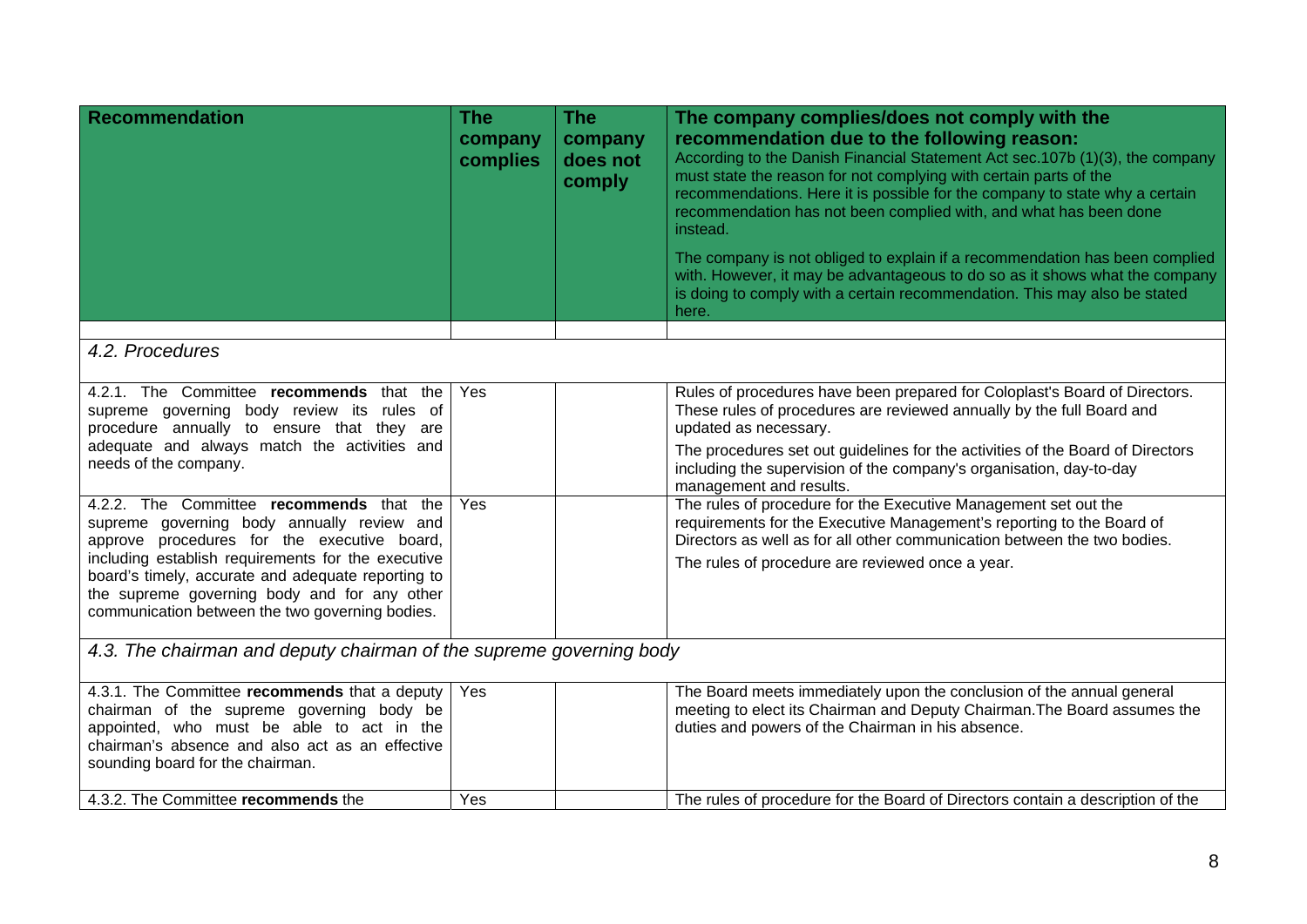| <b>Recommendation</b>                                                                                                                                                                                                                                                                                                                                                                                                                                                                                                                                                                                                                                                                                                                                                             | <b>The</b><br>company<br>complies | <b>The</b><br>company<br>does not<br>comply | The company complies/does not comply with the<br>recommendation due to the following reason:<br>According to the Danish Financial Statement Act sec. 107b (1)(3), the company<br>must state the reason for not complying with certain parts of the<br>recommendations. Here it is possible for the company to state why a certain<br>recommendation has not been complied with, and what has been done<br>instead.<br>The company is not obliged to explain if a recommendation has been complied |
|-----------------------------------------------------------------------------------------------------------------------------------------------------------------------------------------------------------------------------------------------------------------------------------------------------------------------------------------------------------------------------------------------------------------------------------------------------------------------------------------------------------------------------------------------------------------------------------------------------------------------------------------------------------------------------------------------------------------------------------------------------------------------------------|-----------------------------------|---------------------------------------------|---------------------------------------------------------------------------------------------------------------------------------------------------------------------------------------------------------------------------------------------------------------------------------------------------------------------------------------------------------------------------------------------------------------------------------------------------------------------------------------------------|
|                                                                                                                                                                                                                                                                                                                                                                                                                                                                                                                                                                                                                                                                                                                                                                                   |                                   |                                             | with. However, it may be advantageous to do so as it shows what the company<br>is doing to comply with a certain recommendation. This may also be stated<br>here.                                                                                                                                                                                                                                                                                                                                 |
| preparation of a scope of work and task list<br>specifying the tasks, duties and responsibilities of<br>the chairman and deputy chairman.                                                                                                                                                                                                                                                                                                                                                                                                                                                                                                                                                                                                                                         |                                   |                                             | duties and responsibilities of the Chairman and Deputy Chairman.                                                                                                                                                                                                                                                                                                                                                                                                                                  |
| 4.3.3. The Committee recommends that the<br>chairman of the supreme governing body organise,<br>convene and chair meetings to ensure efficiency in<br>the body's work and to create the best possible<br>working conditions for the members, individually<br>and collectively.                                                                                                                                                                                                                                                                                                                                                                                                                                                                                                    | Yes                               |                                             | The Chairman of the Board of Directors organises, convenes and chairs board<br>meetings to ensure efficiency in the Board's work and to create the best<br>possible working conditions for the individual members as well as for the Board<br>collectively.                                                                                                                                                                                                                                       |
| 4.3.4. The Committee recommends that, if the<br>board of directors in exceptional cases asks its<br>chairman to perform special tasks for the company,<br>including briefly participate in the day-to-day<br>management, a board resolution to that effect<br>should be passed and precautions taken to ensure<br>that the board of directors will maintain<br>responsibility for the overall management and<br>control function. A reasonable distribution of duties<br>must be ensured between the chairman, the deputy<br>chairman, the other members of the board of<br>directors and the executive board. Information<br>about agreements on the chairman's participation<br>in the day-to-day management and the expected<br>duration hereof must be disclosed in a company | <b>Yes</b>                        |                                             | The Chairman of the Board of Directors does not participate in the day-to-day<br>management of the company and does not perform any special tasks for the<br>company other than his duties as Chairman of the Board of Directors.<br>If the Chairman is asked to perform special tasks, the Board of Directors will<br>comply with the corporate governance recommendations.                                                                                                                      |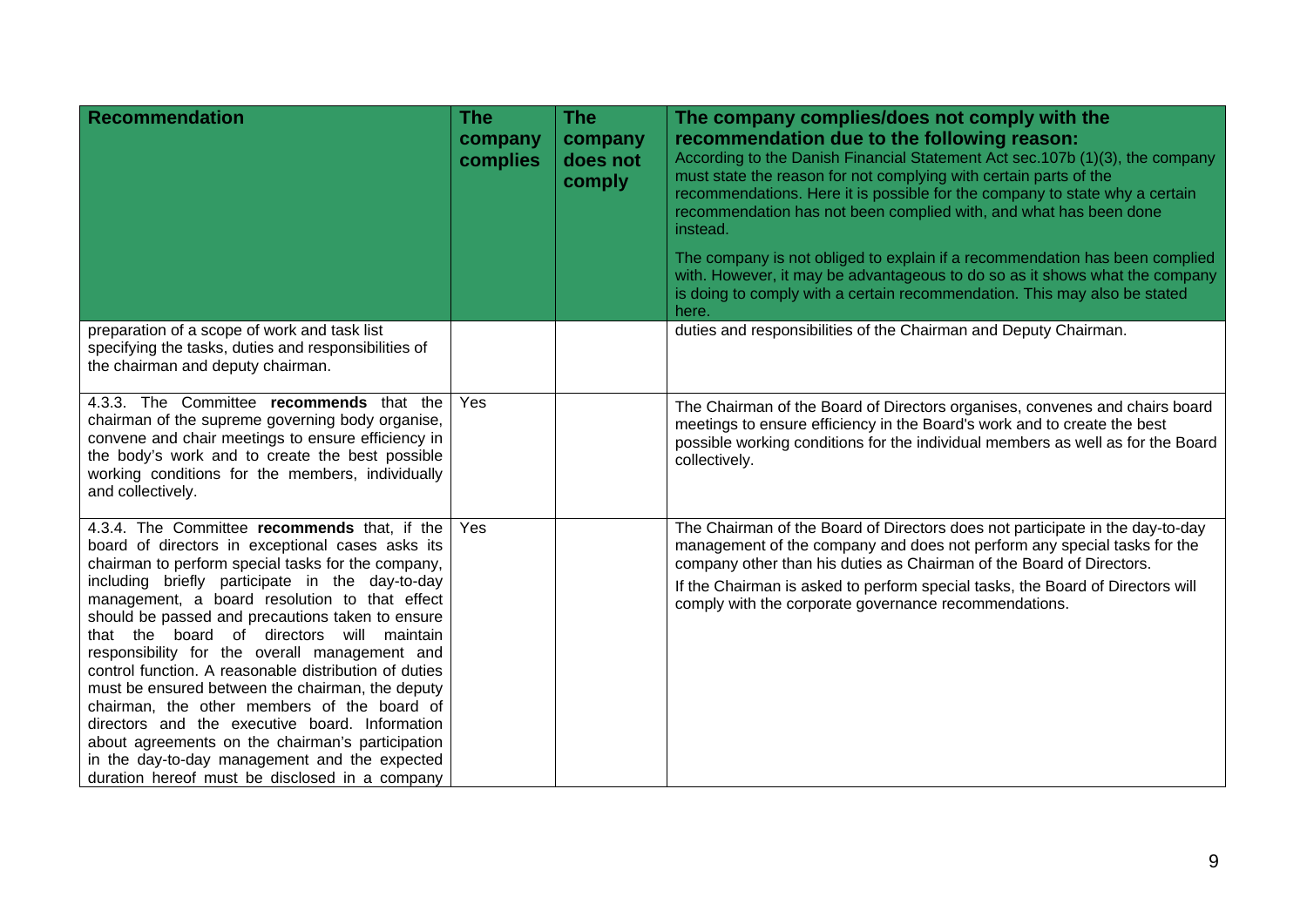| <b>Recommendation</b>                                                                                                                                                                                                                                                                                                                                                                                                                                | <b>The</b><br>company<br>complies | <b>The</b><br>company<br>does not<br>comply | The company complies/does not comply with the<br>recommendation due to the following reason:<br>According to the Danish Financial Statement Act sec. 107b (1)(3), the company<br>must state the reason for not complying with certain parts of the<br>recommendations. Here it is possible for the company to state why a certain<br>recommendation has not been complied with, and what has been done<br>instead.<br>The company is not obliged to explain if a recommendation has been complied<br>with. However, it may be advantageous to do so as it shows what the company<br>is doing to comply with a certain recommendation. This may also be stated<br>here. |  |  |
|------------------------------------------------------------------------------------------------------------------------------------------------------------------------------------------------------------------------------------------------------------------------------------------------------------------------------------------------------------------------------------------------------------------------------------------------------|-----------------------------------|---------------------------------------------|------------------------------------------------------------------------------------------------------------------------------------------------------------------------------------------------------------------------------------------------------------------------------------------------------------------------------------------------------------------------------------------------------------------------------------------------------------------------------------------------------------------------------------------------------------------------------------------------------------------------------------------------------------------------|--|--|
| announcement.                                                                                                                                                                                                                                                                                                                                                                                                                                        |                                   |                                             |                                                                                                                                                                                                                                                                                                                                                                                                                                                                                                                                                                                                                                                                        |  |  |
| 5. Composition and organisation of the supreme governing body                                                                                                                                                                                                                                                                                                                                                                                        |                                   |                                             |                                                                                                                                                                                                                                                                                                                                                                                                                                                                                                                                                                                                                                                                        |  |  |
| 5.1. Composition                                                                                                                                                                                                                                                                                                                                                                                                                                     |                                   |                                             |                                                                                                                                                                                                                                                                                                                                                                                                                                                                                                                                                                                                                                                                        |  |  |
| 5.1.1. The Committee recommends that the<br>supreme governing body annually specify the skills<br>it must have to best perform its tasks and that the<br>specification be posted on the website. Proposals<br>for the nomination/replacement of members of the<br>supreme governing body to be submitted to the<br>general meeting should be prepared in the light<br>hereof.                                                                        |                                   | No                                          | It is the responsibility of the Chairman to assess whether the Board of<br>Directors overall possesses the knowledge and skills relevant and necessary<br>to manage the company. The principal skills needed on Coloplast's Board of<br>Directors are: economics and finance, manufacturing, logistics, global sales<br>and marketing, general management, innovation, legal affairs and acquisitions.                                                                                                                                                                                                                                                                 |  |  |
| 5.1.2. The Committee recommends that the<br>supreme governing body ensure a formal, thorough<br>and transparent process for selection and<br>nomination of candidates to the supreme governing<br>body. When assessing its composition and<br>nominating new candidates, the supreme<br>governing body must take into consideration the<br>need for integration of new talent and the need for<br>diversity in relation to international experience, | Yes                               |                                             | As Coloplast's supreme management body, the Board of Directors approves<br>decisions of a strategic and fundamental nature.<br>It is important to recruit people to the Board of Directors who possess,<br>between them, competences enabling them to handle the interests of the<br>shareholders and the employees in the best possible manner with due regard<br>for the company's other stakeholders.                                                                                                                                                                                                                                                               |  |  |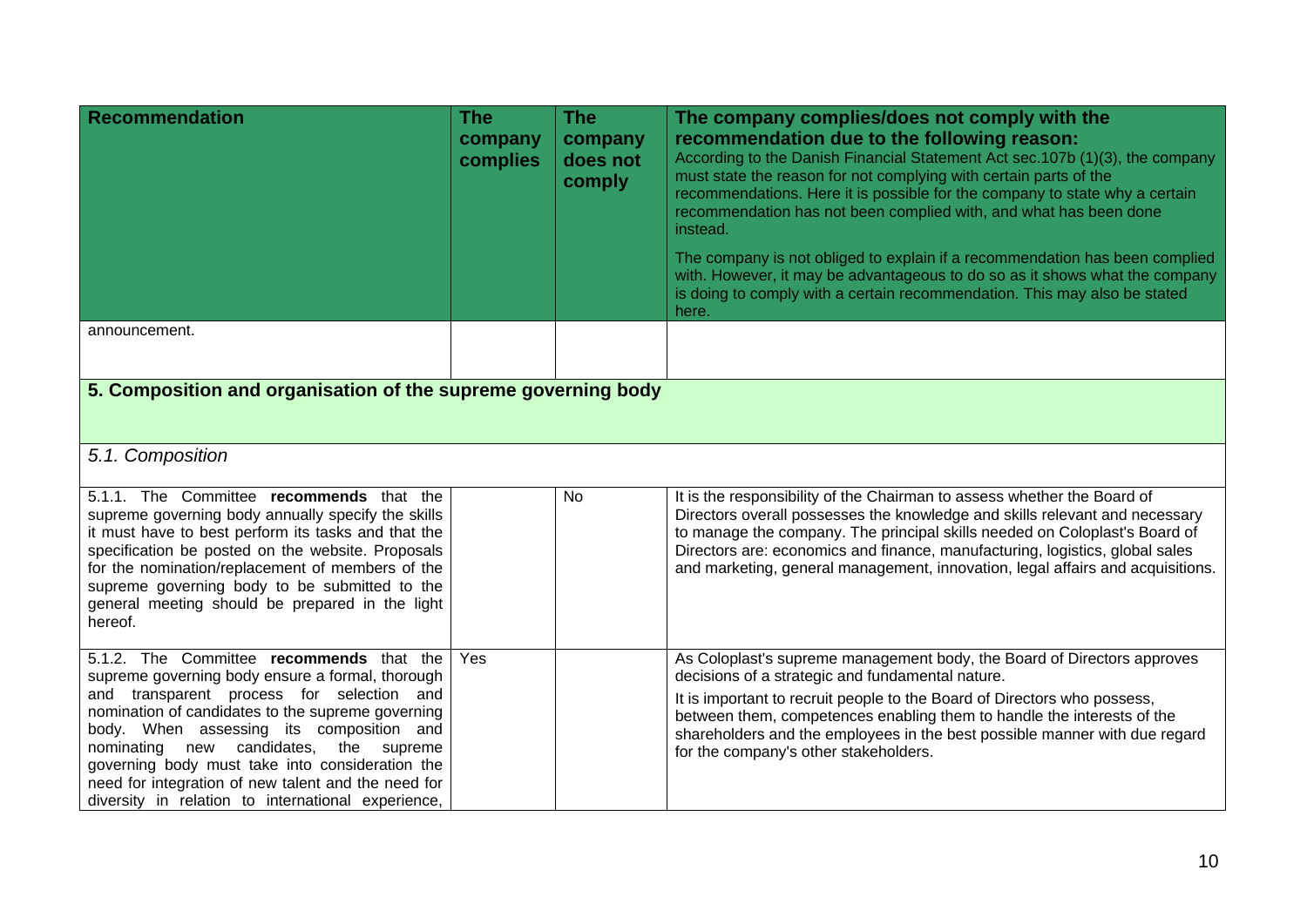| <b>Recommendation</b>                                                                                                                                                                                                                                                                                                                                                                                                                                                                                                                                               | <b>The</b><br>company<br>complies | <b>The</b><br>company<br>does not<br>comply | The company complies/does not comply with the<br>recommendation due to the following reason:<br>According to the Danish Financial Statement Act sec. 107b (1)(3), the company<br>must state the reason for not complying with certain parts of the<br>recommendations. Here it is possible for the company to state why a certain<br>recommendation has not been complied with, and what has been done<br>instead.<br>The company is not obliged to explain if a recommendation has been complied<br>with. However, it may be advantageous to do so as it shows what the company<br>is doing to comply with a certain recommendation. This may also be stated<br>here. |
|---------------------------------------------------------------------------------------------------------------------------------------------------------------------------------------------------------------------------------------------------------------------------------------------------------------------------------------------------------------------------------------------------------------------------------------------------------------------------------------------------------------------------------------------------------------------|-----------------------------------|---------------------------------------------|------------------------------------------------------------------------------------------------------------------------------------------------------------------------------------------------------------------------------------------------------------------------------------------------------------------------------------------------------------------------------------------------------------------------------------------------------------------------------------------------------------------------------------------------------------------------------------------------------------------------------------------------------------------------|
| gender and age, etc.                                                                                                                                                                                                                                                                                                                                                                                                                                                                                                                                                |                                   |                                             |                                                                                                                                                                                                                                                                                                                                                                                                                                                                                                                                                                                                                                                                        |
| 5.1.3. The Committee recommends that a<br>of the<br>candidates'<br>description<br>nominated<br>qualifications, including information about other<br>executive functions, e.g. memberships of executive<br>boards, boards of directors and supervisory boards,<br>including board committees, held by the candidates<br>in both Danish and foreign companies as well as<br>information on demanding organisational tasks<br>should accompany the notice convening the<br>general meeting when election of members to the<br>supreme governing body is on the agenda. | Yes                               |                                             | A CV is disclosed for each Board members. Together with the notice to<br>convene the general meeting, the Board of Directors discloses the profiles and<br>backgrounds of the candidates standing for the Board. This applies to both<br>first-time elections and re-elections.                                                                                                                                                                                                                                                                                                                                                                                        |
| 5.1.4. The Committee recommends that every<br>year, the annual report contain an account of the                                                                                                                                                                                                                                                                                                                                                                                                                                                                     | Yes                               |                                             | The annual report discloses the composition of the Board of Directors as well<br>as of other executive functions held.                                                                                                                                                                                                                                                                                                                                                                                                                                                                                                                                                 |
| composition of the supreme governing body,<br>including its diversity, and of any special skills<br>possessed by the individual members.                                                                                                                                                                                                                                                                                                                                                                                                                            |                                   |                                             | Reference is also made in the annual report to the Coloplast website,<br>www.coloplast.com, for further information on each Board member.                                                                                                                                                                                                                                                                                                                                                                                                                                                                                                                              |
| 5.2. Training of members of the supreme governing body                                                                                                                                                                                                                                                                                                                                                                                                                                                                                                              |                                   |                                             |                                                                                                                                                                                                                                                                                                                                                                                                                                                                                                                                                                                                                                                                        |
| 5.2.1. The Committee recommends that new<br>members joining the supreme governing body be<br>given an introduction to the company.                                                                                                                                                                                                                                                                                                                                                                                                                                  | Yes                               |                                             | When new members are recruited to the Board of Directors, new members will<br>review with the Chairman any needs for additional information or training in<br>order to perform their duties as Board members. If necessary, the Chairman<br>will schedule an individual information session or training programme for the<br>relevant member.                                                                                                                                                                                                                                                                                                                          |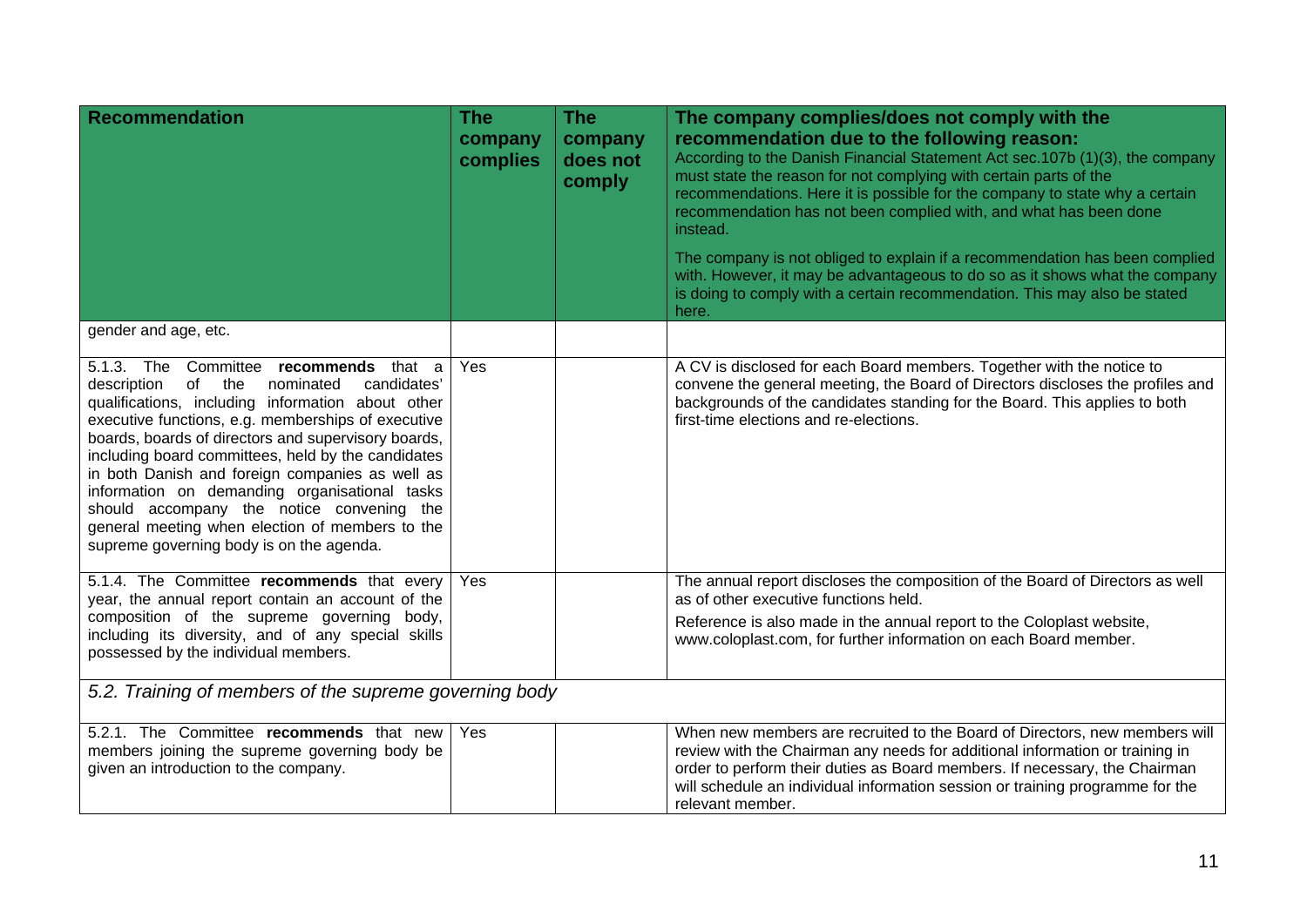| <b>Recommendation</b>                                                                                                                                                                                                                                    | <b>The</b><br>company<br>complies | The<br>company<br>does not<br>comply | The company complies/does not comply with the<br>recommendation due to the following reason:<br>According to the Danish Financial Statement Act sec.107b (1)(3), the company<br>must state the reason for not complying with certain parts of the<br>recommendations. Here it is possible for the company to state why a certain                                                                                                                             |  |  |
|----------------------------------------------------------------------------------------------------------------------------------------------------------------------------------------------------------------------------------------------------------|-----------------------------------|--------------------------------------|--------------------------------------------------------------------------------------------------------------------------------------------------------------------------------------------------------------------------------------------------------------------------------------------------------------------------------------------------------------------------------------------------------------------------------------------------------------|--|--|
|                                                                                                                                                                                                                                                          |                                   |                                      | recommendation has not been complied with, and what has been done<br>instead.                                                                                                                                                                                                                                                                                                                                                                                |  |  |
|                                                                                                                                                                                                                                                          |                                   |                                      | The company is not obliged to explain if a recommendation has been complied<br>with. However, it may be advantageous to do so as it shows what the company<br>is doing to comply with a certain recommendation. This may also be stated<br>here.                                                                                                                                                                                                             |  |  |
|                                                                                                                                                                                                                                                          |                                   |                                      | Board members elected by the employees are offered one or more courses<br>introducing them to the work of the Board of Directors. They are also offered a<br>presentation of the company's operations by the Executive Management.                                                                                                                                                                                                                           |  |  |
| 5.2.2. The Committee recommends that the<br>supreme governing body annually assess whether<br>the skills and expertise of its members need to be<br>updated.                                                                                             | Yes                               |                                      | The Board of Directors reviews regularly and at least once a year as part of its<br>self-assessment process whether the skills and expertise of the Board in<br>general and the individual Board members need to be updated.                                                                                                                                                                                                                                 |  |  |
| 5.3. Number of members of the supreme governing body                                                                                                                                                                                                     |                                   |                                      |                                                                                                                                                                                                                                                                                                                                                                                                                                                              |  |  |
| 5.3.1. The Committee recommends that the<br>supreme governing body have only so many<br>members as to allow a constructive debate and an<br>effective decision-making process enabling all<br>members to play an active role.                            | Yes                               |                                      | Considerations are made on an on-going basis as to whether the number of<br>Board members is consistent with the needs of the company. The articles of<br>association provide for at least five and no more than eight members to be<br>elected by the shareholders in general meeting. Currently, six Board members<br>are elected by the shareholders. In addition, the employees elect a number of<br>members to the Board of Directors, currently three. |  |  |
| 5.3.2. The Committee recommends that in<br>connection with the preparation for each year's<br>general meeting, the supreme governing body<br>consider whether the number of members is<br>appropriate in relation to the requirements of the<br>company. | Yes                               |                                      | In the preparations for each year's general meeting, the Board of Directors<br>considers whether the number of board members is appropriate in relation to<br>the requirements of the company.                                                                                                                                                                                                                                                               |  |  |
| 5.4. The independence of the supreme governing body                                                                                                                                                                                                      |                                   |                                      |                                                                                                                                                                                                                                                                                                                                                                                                                                                              |  |  |
| 5.4.1. In order for the members of the supreme                                                                                                                                                                                                           | Yes                               |                                      | A majority of the Board members elected by the shareholders in general                                                                                                                                                                                                                                                                                                                                                                                       |  |  |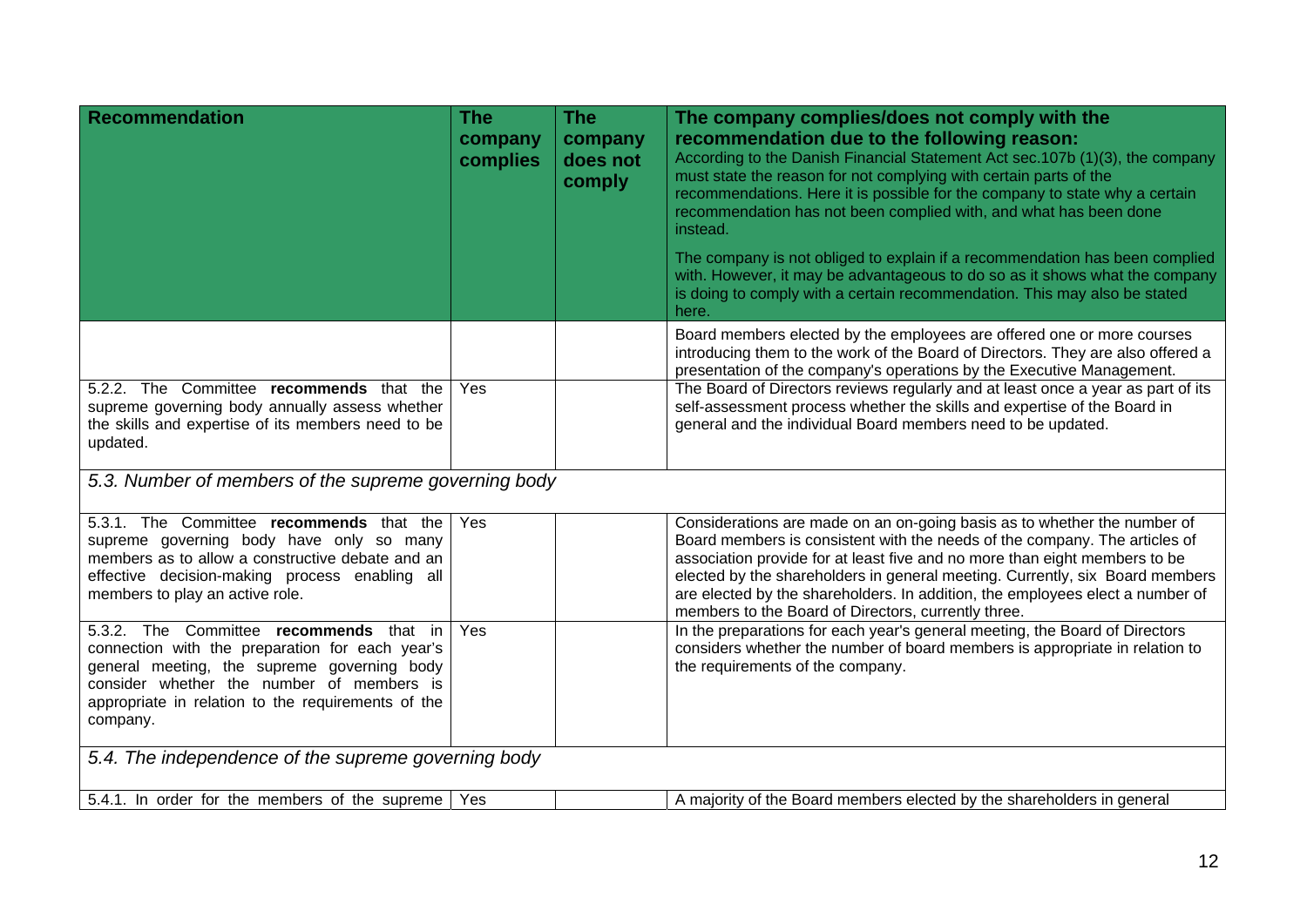| <b>Recommendation</b>                                                                                                                                                                                                                                                                                                                                                                                                                    | <b>The</b><br>company<br>complies | <b>The</b><br>company<br>does not<br>comply | The company complies/does not comply with the<br>recommendation due to the following reason:<br>According to the Danish Financial Statement Act sec.107b (1)(3), the company<br>must state the reason for not complying with certain parts of the<br>recommendations. Here it is possible for the company to state why a certain<br>recommendation has not been complied with, and what has been done<br>instead.<br>The company is not obliged to explain if a recommendation has been complied<br>with. However, it may be advantageous to do so as it shows what the company<br>is doing to comply with a certain recommendation. This may also be stated |
|------------------------------------------------------------------------------------------------------------------------------------------------------------------------------------------------------------------------------------------------------------------------------------------------------------------------------------------------------------------------------------------------------------------------------------------|-----------------------------------|---------------------------------------------|--------------------------------------------------------------------------------------------------------------------------------------------------------------------------------------------------------------------------------------------------------------------------------------------------------------------------------------------------------------------------------------------------------------------------------------------------------------------------------------------------------------------------------------------------------------------------------------------------------------------------------------------------------------|
|                                                                                                                                                                                                                                                                                                                                                                                                                                          |                                   |                                             | here.                                                                                                                                                                                                                                                                                                                                                                                                                                                                                                                                                                                                                                                        |
| governing body to act independently of special<br>interests, the Committee recommends that at least                                                                                                                                                                                                                                                                                                                                      |                                   |                                             | meeting are considered by the Board of Directors to be independent of<br>company interests.                                                                                                                                                                                                                                                                                                                                                                                                                                                                                                                                                                  |
| half of the members elected by the general meeting<br>be independent persons.                                                                                                                                                                                                                                                                                                                                                            |                                   |                                             | Currently serving on the Board is a major shareholder as well as a Board<br>member who has served for more than 12 years.                                                                                                                                                                                                                                                                                                                                                                                                                                                                                                                                    |
| The independent supreme governing body member<br>may not:<br>be, or have been within the last five years,<br>$\bullet$                                                                                                                                                                                                                                                                                                                   |                                   |                                             | In the list of Board members set out in the section "Board of Directors" on the<br>company's website, it is indicated whether or not the Board of Directors<br>considers each individual member to be independent.                                                                                                                                                                                                                                                                                                                                                                                                                                           |
| member<br>the<br>of<br>executive<br>a<br>board/managerial staff of the company or                                                                                                                                                                                                                                                                                                                                                        |                                   |                                             | The Board members elected by the employees are, by virtue of their<br>employment with the company, not considered to be independent.                                                                                                                                                                                                                                                                                                                                                                                                                                                                                                                         |
| an associated company,<br>have received significant<br>additional<br>remuneration from the company/group or<br>an associated company apart from a fee<br>for its services in the capacity as a member<br>of the supreme governing body,<br>represent the interests of a controlling<br>shareholder,<br>within the last year, have had a material<br>business relationship (e.g. personally or<br>indirectly as a partner or an employee, |                                   |                                             | At Coloplast no Board member is also a member of the Executive<br>Management.                                                                                                                                                                                                                                                                                                                                                                                                                                                                                                                                                                                |
| shareholder, customer, supplier or member<br>of a governing body of companies with<br>similar relations) with the company or an<br>associated company,<br>be, or have been within the last three<br>years, an employee or partner of the                                                                                                                                                                                                 |                                   |                                             |                                                                                                                                                                                                                                                                                                                                                                                                                                                                                                                                                                                                                                                              |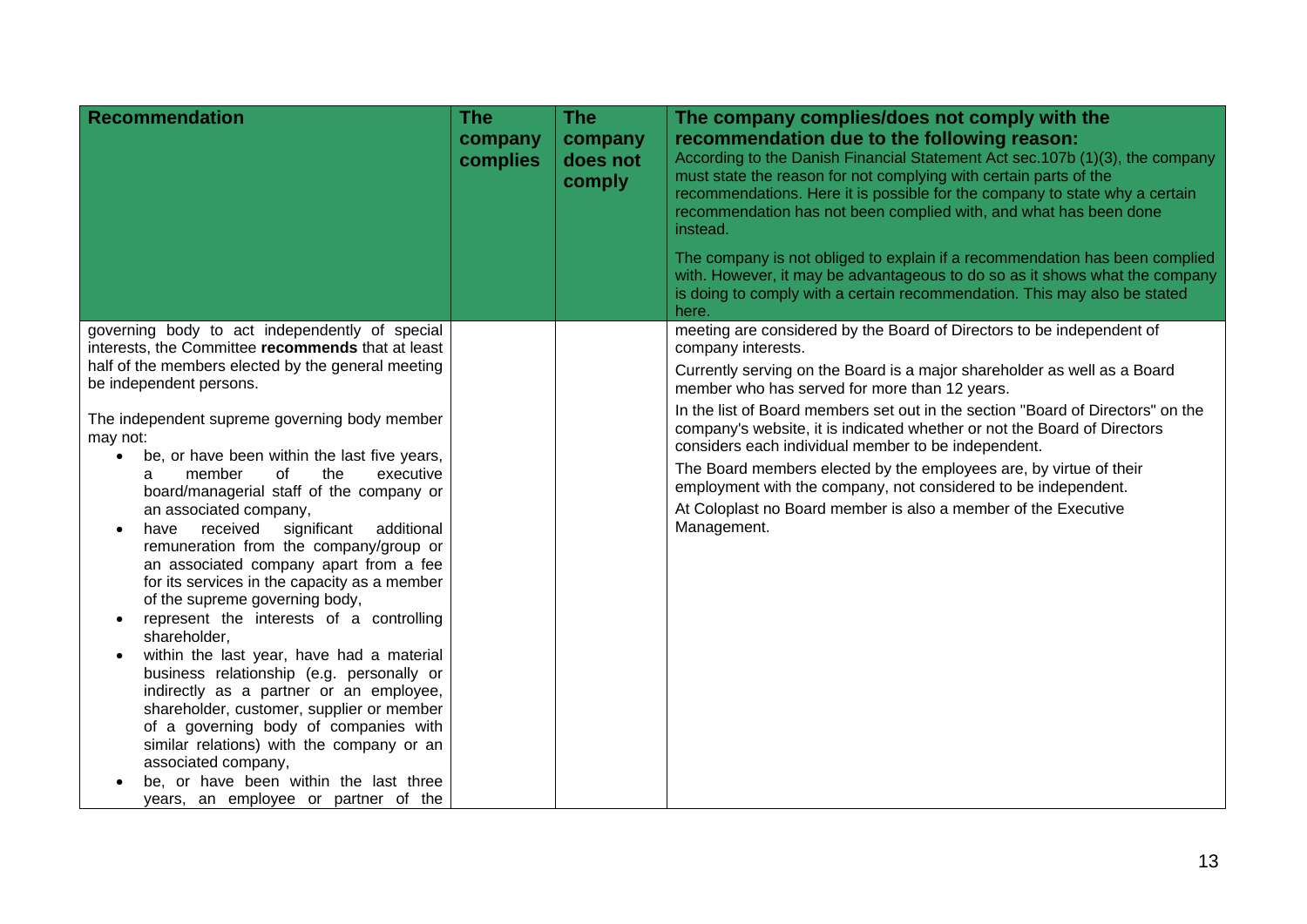| <b>Recommendation</b>                                                                                                                                                                                                                                                                                                                    | <b>The</b><br>company<br>complies | <b>The</b><br>company<br>does not<br>comply | The company complies/does not comply with the<br>recommendation due to the following reason:<br>According to the Danish Financial Statement Act sec.107b (1)(3), the company<br>must state the reason for not complying with certain parts of the<br>recommendations. Here it is possible for the company to state why a certain<br>recommendation has not been complied with, and what has been done<br>instead.<br>The company is not obliged to explain if a recommendation has been complied<br>with. However, it may be advantageous to do so as it shows what the company<br>is doing to comply with a certain recommendation. This may also be stated<br>here. |
|------------------------------------------------------------------------------------------------------------------------------------------------------------------------------------------------------------------------------------------------------------------------------------------------------------------------------------------|-----------------------------------|---------------------------------------------|-----------------------------------------------------------------------------------------------------------------------------------------------------------------------------------------------------------------------------------------------------------------------------------------------------------------------------------------------------------------------------------------------------------------------------------------------------------------------------------------------------------------------------------------------------------------------------------------------------------------------------------------------------------------------|
| external audit firm,<br>hold cross-memberships of<br>governing<br>bodies,<br>have been a member of the supreme<br>governing body for more than 12 years, or<br>have close family ties with persons that are<br>not regarded as independent persons.                                                                                      |                                   |                                             |                                                                                                                                                                                                                                                                                                                                                                                                                                                                                                                                                                                                                                                                       |
| 5.4.2. The Committee recommends that at least<br>once every year, the supreme governing body list<br>the names of the members who are regarded as<br>independent persons and also disclose whether<br>new candidates for the supreme governing body<br>are considered independent persons.                                               | Yes                               |                                             | The company discloses on its website which Board members are considered<br>to be independent.<br>At general meetings, the Board of Directors also announces whether new<br>candidates for the Board are considered to be independent.                                                                                                                                                                                                                                                                                                                                                                                                                                 |
| 5.5. Members of the supreme governing body elected by the employees                                                                                                                                                                                                                                                                      |                                   |                                             |                                                                                                                                                                                                                                                                                                                                                                                                                                                                                                                                                                                                                                                                       |
| 5.5.1. The Committee recommends that the<br>individual company explain, in the company's<br>annual report or on its website, the system of<br>employee-elected board members and the<br>company's use hereof in companies where the<br>employees have chosen to apply the provisions of<br>the Companies Act on employee representation. | Yes                               |                                             | In compliance with the Danish Companies Act, Coloplast's Board of Directors<br>includes, in addition to the members elected by the company in general<br>meeting, a number of members elected by the employees corresponding to at<br>least half of the number of members elected by the company in general<br>meeting.<br>Employee-elected Board members are elected by written and secret ballot in a<br>direct election where each employee is entitled to a number of votes<br>corresponding to half of the number of members to be elected. Only one may<br>be cast per candidate.                                                                               |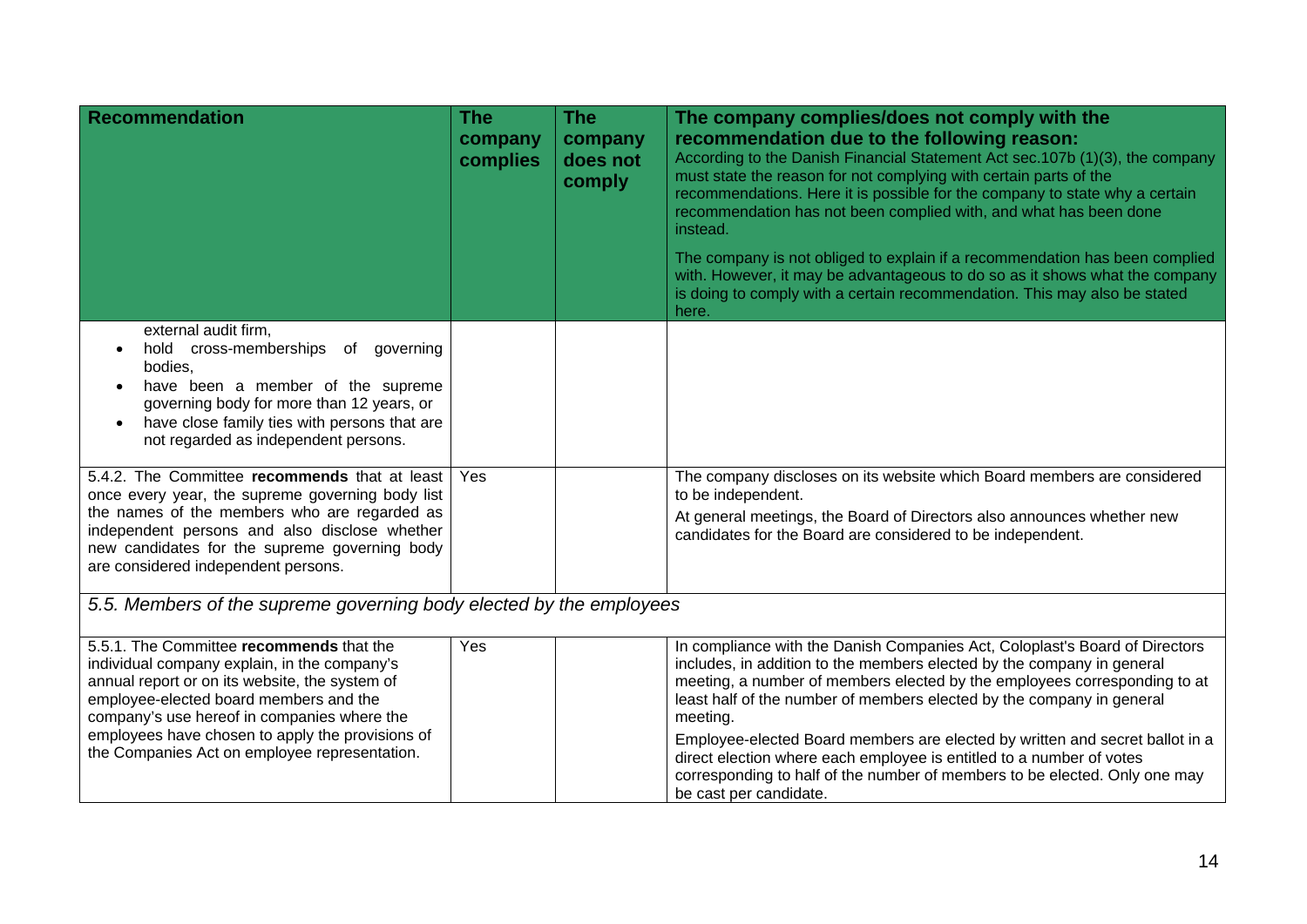| <b>Recommendation</b>                                                                                                                                                                           | <b>The</b><br>company<br>complies | <b>The</b><br>company<br>does not<br>comply | The company complies/does not comply with the<br>recommendation due to the following reason:<br>According to the Danish Financial Statement Act sec.107b (1)(3), the company<br>must state the reason for not complying with certain parts of the<br>recommendations. Here it is possible for the company to state why a certain<br>recommendation has not been complied with, and what has been done<br>instead.<br>The company is not obliged to explain if a recommendation has been complied<br>with. However, it may be advantageous to do so as it shows what the company<br>is doing to comply with a certain recommendation. This may also be stated<br>here. |
|-------------------------------------------------------------------------------------------------------------------------------------------------------------------------------------------------|-----------------------------------|---------------------------------------------|-----------------------------------------------------------------------------------------------------------------------------------------------------------------------------------------------------------------------------------------------------------------------------------------------------------------------------------------------------------------------------------------------------------------------------------------------------------------------------------------------------------------------------------------------------------------------------------------------------------------------------------------------------------------------|
|                                                                                                                                                                                                 |                                   |                                             | Employee-elected Board members are elected for terms of four years.<br>To be eligible for election, a candidate must have been employed with<br>Coloplast for at least 12 months preceding the date of election. If a member<br>ceases to be employed by Coloplast, he or she must resign from the Board.<br>Employee-elected Board members have the same rights, duties and<br>responsibilities as the Board members elected by the shareholders in general<br>meeting and receive the same remuneration as the shareholder-elected<br>members.                                                                                                                      |
| 5.6. Meeting frequency                                                                                                                                                                          |                                   |                                             |                                                                                                                                                                                                                                                                                                                                                                                                                                                                                                                                                                                                                                                                       |
| 5.6.1. The Committee recommends that the<br>supreme governing body meet at regular intervals<br>according to a predetermined meeting and work<br>schedule or when meetings are deemed necessary | Yes                               |                                             | The Board holds at least five board meetings per year, at which all issues<br>relating to the overall development of the company are discussed.<br>A meeting dedicated to strategy is normally held once a year.<br>The Freenthin Monographert convice on consultation with the Choisean that                                                                                                                                                                                                                                                                                                                                                                         |

| The Executive Management ensures, on consultation with the Chairman, that<br>the agenda and any written material to be considered by the Board is available                                                             |
|-------------------------------------------------------------------------------------------------------------------------------------------------------------------------------------------------------------------------|
| well in advance of each meeting. The Chairman may decide, however, that<br>material presented at a board meeting is only handed out during the meeting<br>and handed back by the members at the closing of the meeting. |

A Board member or an executive who disagrees with a decision taken by the Board of Directors is entitled to have his opinion entered in the records.

*5.7. Expected time commitment and the number of other executive functions* 

or appropriate as required by the company and that the number of meetings held be disclosed in the

annual report.

| 5.7.1. The Committee recommends that each   Yes | Each Board member's executive functions in other Danish and foreign           |
|-------------------------------------------------|-------------------------------------------------------------------------------|
| member of the supreme governing body assess the | businesses are disclosed in the annual report.                                |
| expected time commitment for each function in   | I Coloplast's website also provides information on other important positions_ |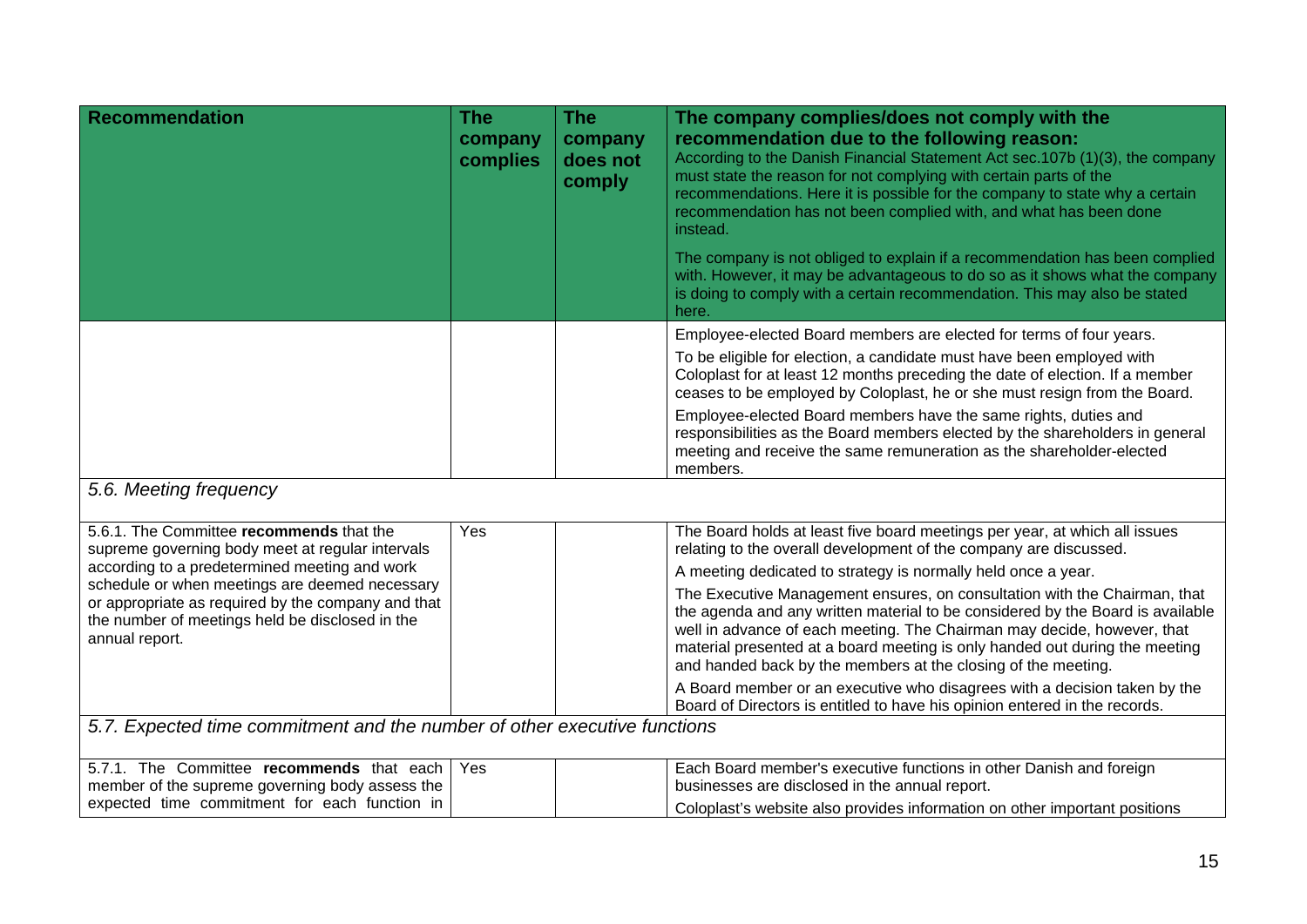| <b>Recommendation</b>                                                                                                                                                                                                                                                                                                                                                                                                                                                                                                                                                                                                                           | <b>The</b><br>company<br>complies | <b>The</b><br>company<br>does not<br>comply | The company complies/does not comply with the<br>recommendation due to the following reason:<br>According to the Danish Financial Statement Act sec. 107b (1)(3), the company<br>must state the reason for not complying with certain parts of the<br>recommendations. Here it is possible for the company to state why a certain<br>recommendation has not been complied with, and what has been done<br>instead.<br>The company is not obliged to explain if a recommendation has been complied<br>with. However, it may be advantageous to do so as it shows what the company<br>is doing to comply with a certain recommendation. This may also be stated<br>here. |
|-------------------------------------------------------------------------------------------------------------------------------------------------------------------------------------------------------------------------------------------------------------------------------------------------------------------------------------------------------------------------------------------------------------------------------------------------------------------------------------------------------------------------------------------------------------------------------------------------------------------------------------------------|-----------------------------------|---------------------------------------------|------------------------------------------------------------------------------------------------------------------------------------------------------------------------------------------------------------------------------------------------------------------------------------------------------------------------------------------------------------------------------------------------------------------------------------------------------------------------------------------------------------------------------------------------------------------------------------------------------------------------------------------------------------------------|
| order that the member does not take on more<br>functions than he/she can manage in a satisfactory<br>way for the company.                                                                                                                                                                                                                                                                                                                                                                                                                                                                                                                       |                                   |                                             | held. The rules of procedure for the Board of Directors do not restrict the<br>number of executive functions or other positions held.<br>It is customary for all Board Members to attend all Coloplast board meetings.                                                                                                                                                                                                                                                                                                                                                                                                                                                 |
| 5.7.2. The Committee recommends that the<br>annual report contain the following information<br>about the members of the supreme governing<br>body:<br>the member's occupation,<br>$\bullet$<br>the member's other executive functions,<br>e.g. memberships of executive boards,<br>boards of directors and supervisory boards,<br>including board committees, in Danish and<br>foreign companies as well as demanding<br>organisational tasks, and<br>the number of shares, options, warrants,<br>etc. that the member holds in the company<br>and its consolidated companies and any<br>changes in such holdings during the<br>financial year. |                                   | <b>No</b>                                   | The annual report provides information on each Board member's other<br>executive functions in Danish and foreign companies as well as their<br>educational backgrounds and length of service.<br>The company also discloses in the annual report the aggregate number of<br>shares in the company held by the Board members as well as any changes in<br>such holdings during the financial year.<br>In addition, Coloplast discloses, on a regular basis and pursuant to the<br>provisions of the Danish Securities Trading Act, Board members' transactions<br>involving Coloplast shares.                                                                           |
| 5.8. Retirement age                                                                                                                                                                                                                                                                                                                                                                                                                                                                                                                                                                                                                             |                                   |                                             |                                                                                                                                                                                                                                                                                                                                                                                                                                                                                                                                                                                                                                                                        |
| 5.8.1. The Committee recommends that the<br>company's articles of association fix a retirement<br>age for members of the supreme governing body<br>and that the annual report contain information on                                                                                                                                                                                                                                                                                                                                                                                                                                            | Yes                               |                                             | The age and length of service of each Board member is indicated in the annual<br>report.<br>According to Coloplast's articles of association, the retirement age for                                                                                                                                                                                                                                                                                                                                                                                                                                                                                                   |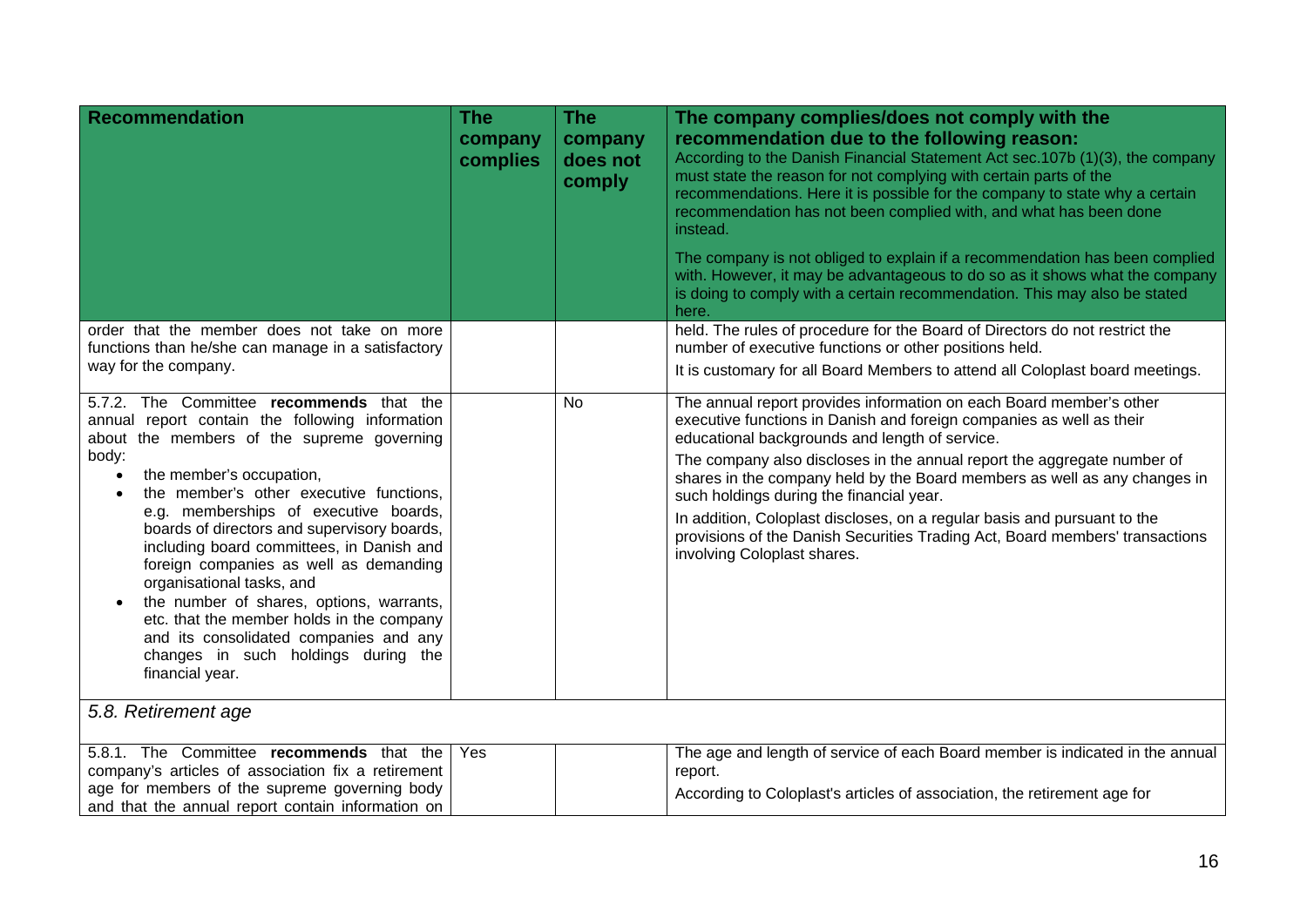| Recommendation                                                                                                                                                                                                                                                                                                                 | <b>The</b><br>company<br>complies | <b>The</b><br>company<br>does not<br>comply | The company complies/does not comply with the<br>recommendation due to the following reason:<br>According to the Danish Financial Statement Act sec.107b (1)(3), the company<br>must state the reason for not complying with certain parts of the<br>recommendations. Here it is possible for the company to state why a certain<br>recommendation has not been complied with, and what has been done<br>instead.<br>The company is not obliged to explain if a recommendation has been complied<br>with. However, it may be advantageous to do so as it shows what the company<br>is doing to comply with a certain recommendation. This may also be stated<br>here. |
|--------------------------------------------------------------------------------------------------------------------------------------------------------------------------------------------------------------------------------------------------------------------------------------------------------------------------------|-----------------------------------|---------------------------------------------|-----------------------------------------------------------------------------------------------------------------------------------------------------------------------------------------------------------------------------------------------------------------------------------------------------------------------------------------------------------------------------------------------------------------------------------------------------------------------------------------------------------------------------------------------------------------------------------------------------------------------------------------------------------------------|
| such retirement age as well as the age of each<br>member of the board of directors.                                                                                                                                                                                                                                            |                                   |                                             | members of the Board of Directors is 70 years. Information to that effect is<br>provided in the annual report.                                                                                                                                                                                                                                                                                                                                                                                                                                                                                                                                                        |
| 5.9. Election period                                                                                                                                                                                                                                                                                                           |                                   |                                             |                                                                                                                                                                                                                                                                                                                                                                                                                                                                                                                                                                                                                                                                       |
| 5.9.1. The Committee recommends that members<br>of the supreme governing body elected by the<br>general meeting be up for re-election every year at<br>the annual general meeting.                                                                                                                                             | Yes                               |                                             | The company's articles of association provide that all shareholder-elected<br>Board members stand for election every year.                                                                                                                                                                                                                                                                                                                                                                                                                                                                                                                                            |
| 5.9.2. The Committee recommends that the<br>annual report state when the individual member of<br>the supreme governing body joined the body,<br>whether the member was re-elected and when the<br>current election period expires.                                                                                             | Yes                               |                                             | There is no maximum length of service on the Board, but it remains a special<br>responsibility of the Chairman to ensure renewal and continuity in the<br>composition of the Board of Directors.<br>The company discloses in the annual report the length of service on the Board<br>of each Board member.                                                                                                                                                                                                                                                                                                                                                            |
| 5.10. Board committees                                                                                                                                                                                                                                                                                                         |                                   |                                             |                                                                                                                                                                                                                                                                                                                                                                                                                                                                                                                                                                                                                                                                       |
| 5.10.1. The Committee recommends that the<br>company publish the following information in the<br>management commentary in its annual report or on<br>the company's website:<br>the terms of reference for the board<br>$\bullet$<br>committees,<br>important activities of the committees<br>during the year and the number of | Yes                               |                                             | The company discloses the terms of reference of the audit committee (link to<br>the Terms of reference of the Audit Committee), the most important activities<br>of and the number of meetings held by the committee, committee members'<br>names including the name of the committee chairman. Information on<br>committee member independence is provided on the company's website.                                                                                                                                                                                                                                                                                 |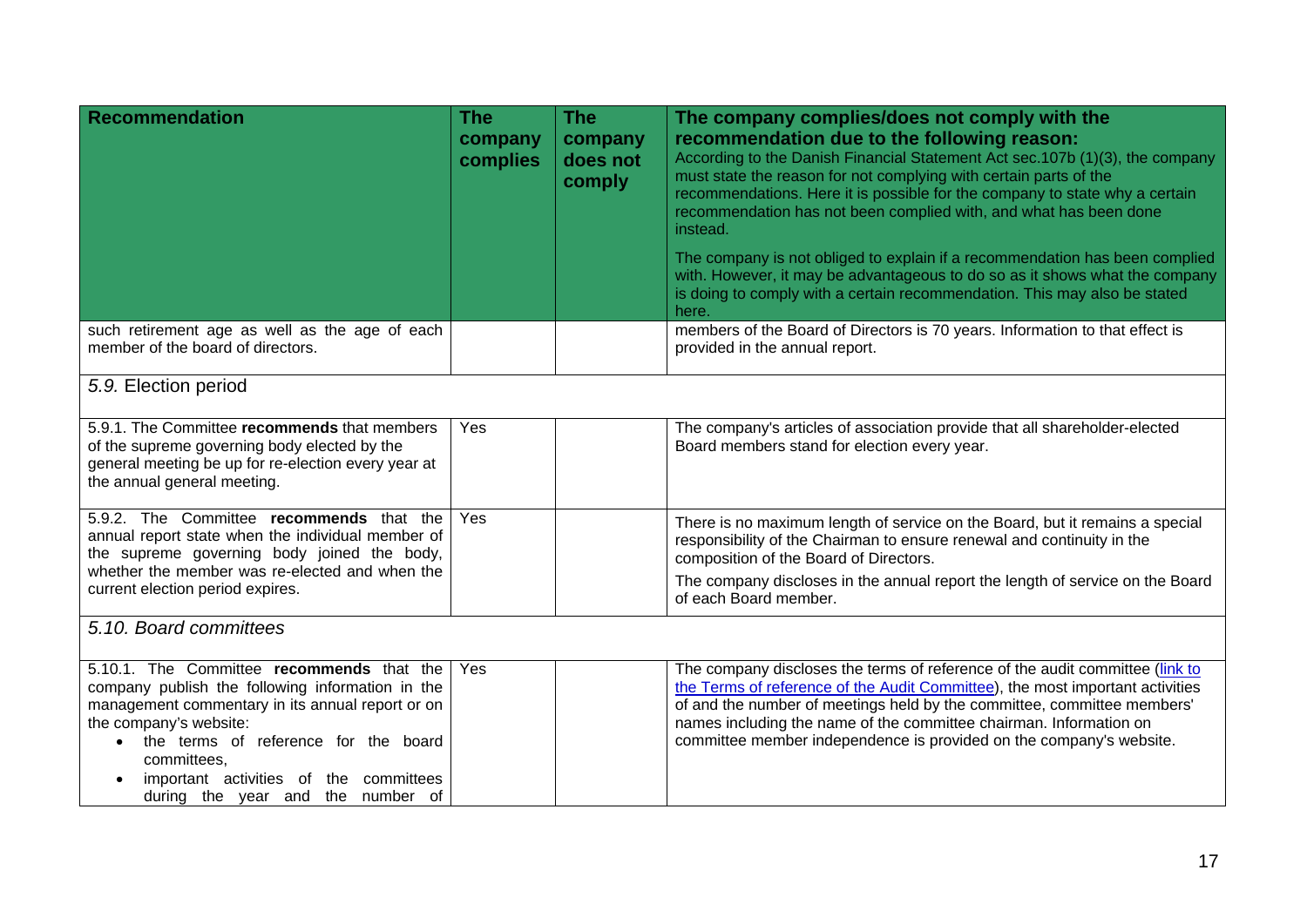| <b>Recommendation</b>                                                                                                                                                                                                                                                                                                          | <b>The</b><br>company<br>complies | <b>The</b><br>company<br>does not<br>comply | The company complies/does not comply with the<br>recommendation due to the following reason:<br>According to the Danish Financial Statement Act sec.107b (1)(3), the company<br>must state the reason for not complying with certain parts of the<br>recommendations. Here it is possible for the company to state why a certain<br>recommendation has not been complied with, and what has been done<br>instead.<br>The company is not obliged to explain if a recommendation has been complied |
|--------------------------------------------------------------------------------------------------------------------------------------------------------------------------------------------------------------------------------------------------------------------------------------------------------------------------------|-----------------------------------|---------------------------------------------|--------------------------------------------------------------------------------------------------------------------------------------------------------------------------------------------------------------------------------------------------------------------------------------------------------------------------------------------------------------------------------------------------------------------------------------------------------------------------------------------------|
|                                                                                                                                                                                                                                                                                                                                |                                   |                                             | with. However, it may be advantageous to do so as it shows what the company<br>is doing to comply with a certain recommendation. This may also be stated<br>here.                                                                                                                                                                                                                                                                                                                                |
| meetings held by each committee, and<br>the names of the members of each<br>committee, including the chairmen of the<br>committees, as well as information on<br>which members are independent members<br>members have special<br>and which<br>qualifications.                                                                 |                                   |                                             |                                                                                                                                                                                                                                                                                                                                                                                                                                                                                                  |
| 5.10.2. The Committee recommends that a<br>majority of the members of a board committee be<br>independent members.                                                                                                                                                                                                             | Yes                               |                                             | A majority of the members of the audit committee are independent.                                                                                                                                                                                                                                                                                                                                                                                                                                |
| 5.10.3. The Committee recommends that the<br>supreme governing body establish an actual audit<br>committee.                                                                                                                                                                                                                    | Yes                               |                                             | The company has established an audit committee.                                                                                                                                                                                                                                                                                                                                                                                                                                                  |
| 5.10.4. The Committee recommends that the<br>following be taken into account in composing the<br>audit committee:<br>the chairman of the supreme governing<br>$\bullet$                                                                                                                                                        |                                   | No                                          | The company believes that the composition of the audit committee including its<br>chairman to be appropriate, as its members possess the necessary skills and<br>expertise.                                                                                                                                                                                                                                                                                                                      |
| body should not be chairman of the audit<br>committee, and<br>between them, the members should<br>$\bullet$<br>possess such an amount of expertise and<br>experience as to provide an updated<br>insight into and experience in the financial,<br>accounting and audit conditions of<br>companies whose shares are admitted to |                                   |                                             | Despite this recommendation, the Board of Directors of Coloplast has re-<br>elected Michael Pram Rasmussen as chairman of the audit committee. The<br>Board of Directors finds it an appropriate and natural choice for the Chairman<br>of the Board of Directors to also handle the tasks related to planning and<br>formally chairing the meetings of the audit committee, among other things to<br>ensure consistency with the work of the Board.                                             |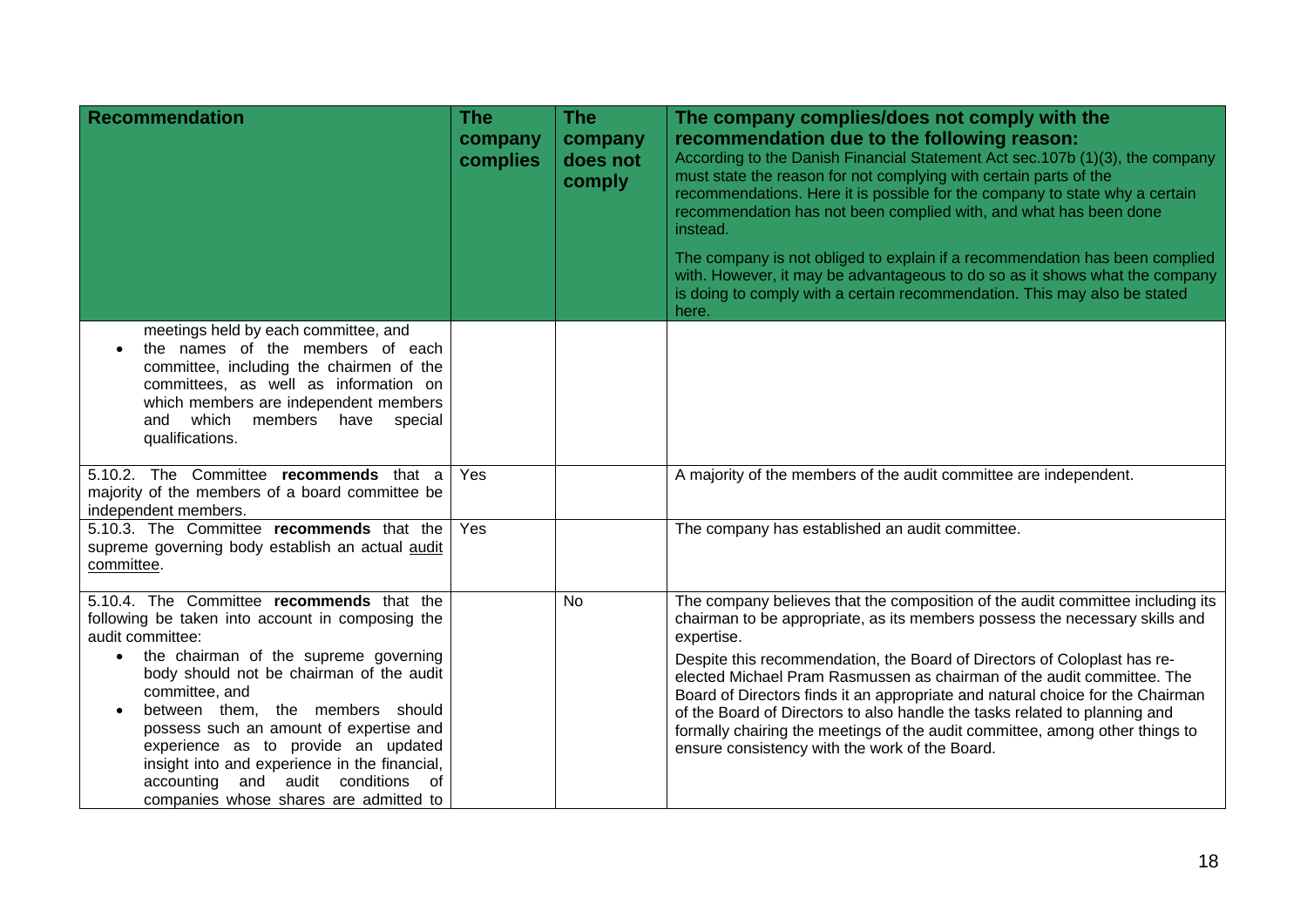| <b>Recommendation</b>                                                                                                                                                                                                                                                                                                                                                                                                                                                                | <b>The</b><br>company<br>complies | <b>The</b><br>company<br>does not<br>comply | The company complies/does not comply with the<br>recommendation due to the following reason:<br>According to the Danish Financial Statement Act sec.107b (1)(3), the company<br>must state the reason for not complying with certain parts of the<br>recommendations. Here it is possible for the company to state why a certain<br>recommendation has not been complied with, and what has been done<br>instead.<br>The company is not obliged to explain if a recommendation has been complied<br>with. However, it may be advantageous to do so as it shows what the company<br>is doing to comply with a certain recommendation. This may also be stated<br>here. |
|--------------------------------------------------------------------------------------------------------------------------------------------------------------------------------------------------------------------------------------------------------------------------------------------------------------------------------------------------------------------------------------------------------------------------------------------------------------------------------------|-----------------------------------|---------------------------------------------|-----------------------------------------------------------------------------------------------------------------------------------------------------------------------------------------------------------------------------------------------------------------------------------------------------------------------------------------------------------------------------------------------------------------------------------------------------------------------------------------------------------------------------------------------------------------------------------------------------------------------------------------------------------------------|
| trading on a regulated market.                                                                                                                                                                                                                                                                                                                                                                                                                                                       |                                   |                                             |                                                                                                                                                                                                                                                                                                                                                                                                                                                                                                                                                                                                                                                                       |
| 5.10.5. The Committee recommends that, prior to<br>the approval of the annual report and other<br>financial reports, the audit committee monitor and<br>report to the supreme governing body about:<br>significant accounting policies<br>$\bullet$<br>significant accounting estimates,<br>$\bullet$<br>related party transactions, and<br>$\bullet$<br>uncertainties and risks, including in relation<br>$\bullet$<br>to the outlook.                                              | <b>Yes</b>                        |                                             | The functions and duties of the audit committee are described in the terms of<br>reference and work plan of the committee, both of which are available on the<br>company's website, www.coloplast.com.                                                                                                                                                                                                                                                                                                                                                                                                                                                                |
| 5.10.6. The Committee recommends that the audit<br>committee:<br>annually consider whether there is a need<br>$\bullet$<br>for an internal audit function, and if so,<br>formulate recommendations on selecting,<br>$\bullet$<br>appointing and removing the head of the<br>internal audit function and on the budget of<br>the internal audit function, and<br>monitor the executive board's follow-up on<br>the conclusions and recommendations of<br>the internal audit function. | Yes                               |                                             | Once a year, the audit committee assesses the need for an internal audit<br>function.<br>The committee has assessed that Coloplast does not require an internal audit<br>function and will submit this as a recommendation to the Board of Directors.                                                                                                                                                                                                                                                                                                                                                                                                                 |
| 5.10.7. The Committee recommends that the<br>supreme governing body establish a nomination<br>committee with at least the following preparatory                                                                                                                                                                                                                                                                                                                                      |                                   | <b>No</b>                                   | The Chairman and the Deputy Chairman assess and determine once a year<br>the size, structure, composition, skills, knowledge and experience believed to<br>be required on the Board of Directors as well as in the Executive Management.                                                                                                                                                                                                                                                                                                                                                                                                                              |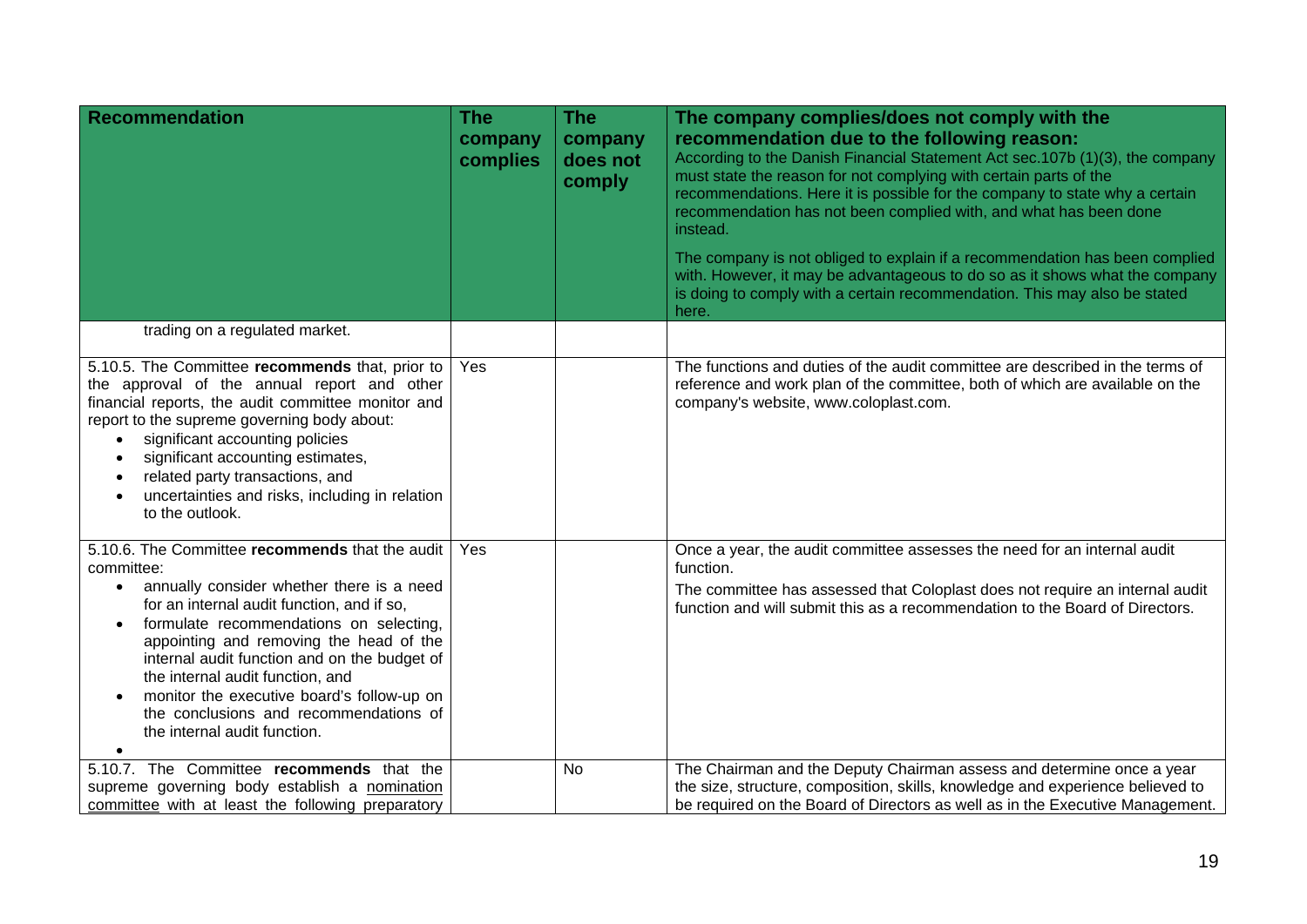| <b>Recommendation</b>                                                                                                                                                                                                                                                                                                                                                                                                                                                                                                                                                                                                                                                                                                                                                                                                                                                                                                                                                       | <b>The</b><br>company<br>complies | <b>The</b><br>company<br>does not<br>comply | The company complies/does not comply with the<br>recommendation due to the following reason:<br>According to the Danish Financial Statement Act sec.107b (1)(3), the company<br>must state the reason for not complying with certain parts of the<br>recommendations. Here it is possible for the company to state why a certain<br>recommendation has not been complied with, and what has been done<br>instead.<br>The company is not obliged to explain if a recommendation has been complied<br>with. However, it may be advantageous to do so as it shows what the company<br>is doing to comply with a certain recommendation. This may also be stated |
|-----------------------------------------------------------------------------------------------------------------------------------------------------------------------------------------------------------------------------------------------------------------------------------------------------------------------------------------------------------------------------------------------------------------------------------------------------------------------------------------------------------------------------------------------------------------------------------------------------------------------------------------------------------------------------------------------------------------------------------------------------------------------------------------------------------------------------------------------------------------------------------------------------------------------------------------------------------------------------|-----------------------------------|---------------------------------------------|--------------------------------------------------------------------------------------------------------------------------------------------------------------------------------------------------------------------------------------------------------------------------------------------------------------------------------------------------------------------------------------------------------------------------------------------------------------------------------------------------------------------------------------------------------------------------------------------------------------------------------------------------------------|
| tasks:<br>describe the qualifications required in the<br>$\bullet$<br>two governing bodies and for a given<br>position, state the expected<br>time<br>commitment for a position and evaluate the<br>knowledge<br>balance of skills,<br>experience available in the two governing<br>bodies.<br>annually evaluate the structure, size,<br>composition and performance of the<br>bodies<br>governing<br>make<br>and<br>recommendations<br>to<br>the<br>supreme<br>governing body with<br>regard<br>to any<br>changes,<br>annually evaluate the skills, knowledge and<br>experience of the individual members of<br>the governing bodies and report such<br>details to the supreme governing body,<br>consider proposals submitted by relevant<br>persons, including shareholders<br>and<br>members of the governing bodies, for<br>candidates for executive positions, and<br>identify and recommend to the supreme<br>governing body candidates for the<br>governing bodies. | and                               |                                             | here.<br>The Board of Directors has not set up an independent nomination committee.                                                                                                                                                                                                                                                                                                                                                                                                                                                                                                                                                                          |
| 5.10.8. The Committee recommends that the                                                                                                                                                                                                                                                                                                                                                                                                                                                                                                                                                                                                                                                                                                                                                                                                                                                                                                                                   |                                   | <b>No</b>                                   | The Board of Directors has resolved not to comply with this recommendation.                                                                                                                                                                                                                                                                                                                                                                                                                                                                                                                                                                                  |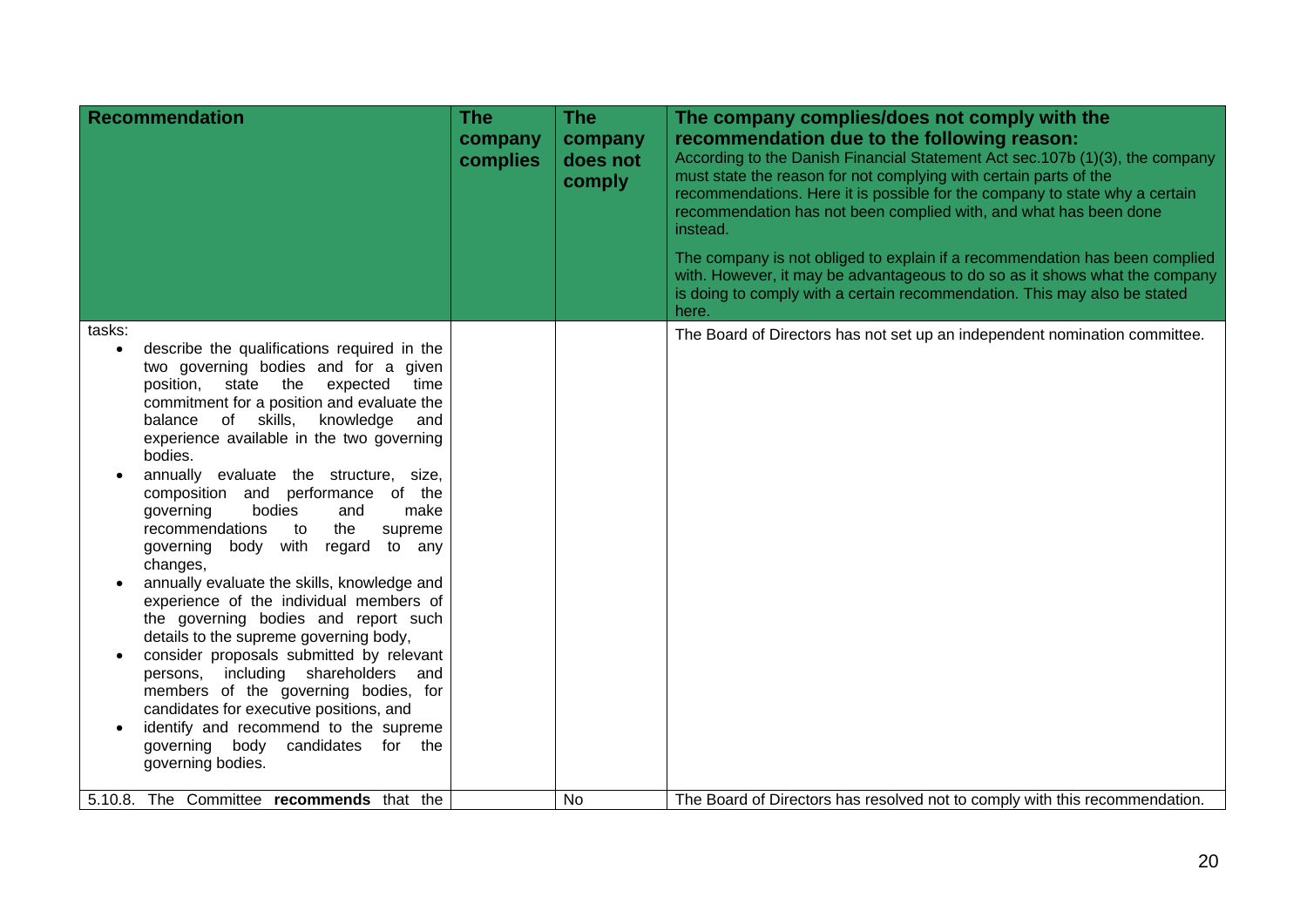| <b>Recommendation</b>                                                                                                                                                                                                                                                                                                                                                                                                                                                                                                                                                                                                                                                                                                                                                                                                                                                                                                                                                                                                                                                                                                               | <b>The</b><br>company<br>complies | <b>The</b><br>company<br>does not<br>comply | The company complies/does not comply with the<br>recommendation due to the following reason:<br>According to the Danish Financial Statement Act sec.107b (1)(3), the company<br>must state the reason for not complying with certain parts of the<br>recommendations. Here it is possible for the company to state why a certain<br>recommendation has not been complied with, and what has been done<br>instead.<br>The company is not obliged to explain if a recommendation has been complied<br>with. However, it may be advantageous to do so as it shows what the company<br>is doing to comply with a certain recommendation. This may also be stated<br>here. |
|-------------------------------------------------------------------------------------------------------------------------------------------------------------------------------------------------------------------------------------------------------------------------------------------------------------------------------------------------------------------------------------------------------------------------------------------------------------------------------------------------------------------------------------------------------------------------------------------------------------------------------------------------------------------------------------------------------------------------------------------------------------------------------------------------------------------------------------------------------------------------------------------------------------------------------------------------------------------------------------------------------------------------------------------------------------------------------------------------------------------------------------|-----------------------------------|---------------------------------------------|-----------------------------------------------------------------------------------------------------------------------------------------------------------------------------------------------------------------------------------------------------------------------------------------------------------------------------------------------------------------------------------------------------------------------------------------------------------------------------------------------------------------------------------------------------------------------------------------------------------------------------------------------------------------------|
| supreme governing body establish a remuneration<br>committee with at least the following preparatory<br>tasks:<br>make proposals, for the approval of the<br>$\bullet$<br>supreme governing body prior to approval<br>at the general<br>meeting,<br>on the<br>remuneration policy, including the overall<br>principles of incentive pay schemes, for<br>members of the supreme governing body<br>and the executive board,<br>make proposals to the supreme governing<br>body on remuneration for members of the<br>supreme governing body and the executive<br>board and ensure that the remuneration is<br>consistent<br>with<br>the<br>company's<br>remuneration policy and the evaluation of<br>the performance of the persons concerned.<br>The committee should have information<br>about the total amount of remuneration that<br>members of the supreme governing body<br>and the executive board receive from other<br>companies in the group, and<br>oversee that the information in the annual<br>report on the remuneration of the supreme<br>governing body and the executive board is<br>correct, true and sufficient. |                                   |                                             | The Chairman and the Deputy Chairman assess and determine once a year<br>the remuneration of the Board of Directors and the Executive Board and<br>recommend such remuneration amounts to the Board of Directors for approval.                                                                                                                                                                                                                                                                                                                                                                                                                                        |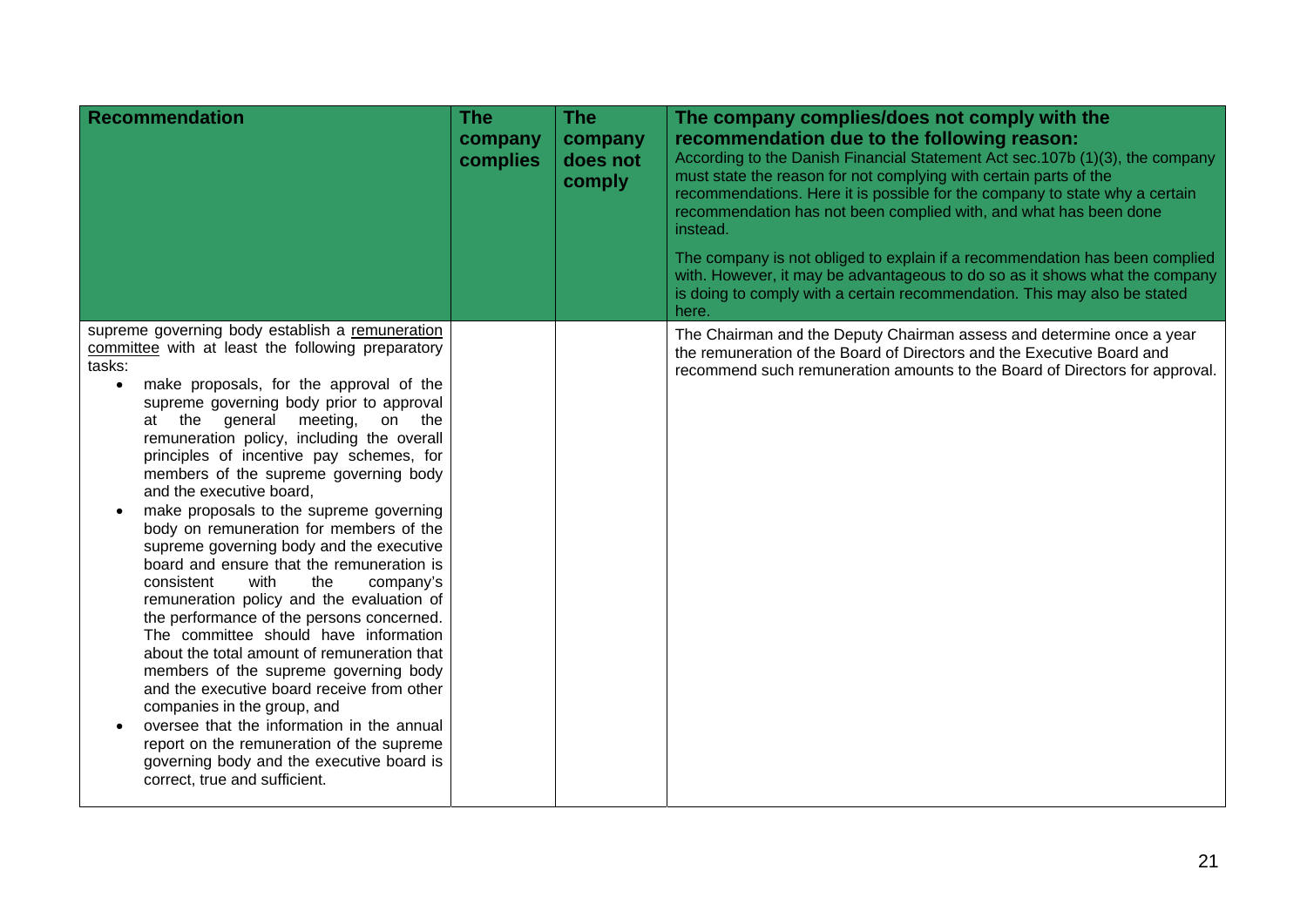| Recommendation                                                                                                                                                                                                                                       | <b>The</b><br>company<br>complies | <b>The</b><br>company<br>does not<br>comply | The company complies/does not comply with the<br>recommendation due to the following reason:<br>According to the Danish Financial Statement Act sec. 107b (1)(3), the company<br>must state the reason for not complying with certain parts of the<br>recommendations. Here it is possible for the company to state why a certain<br>recommendation has not been complied with, and what has been done<br>instead.<br>The company is not obliged to explain if a recommendation has been complied<br>with. However, it may be advantageous to do so as it shows what the company<br>is doing to comply with a certain recommendation. This may also be stated<br>here. |  |
|------------------------------------------------------------------------------------------------------------------------------------------------------------------------------------------------------------------------------------------------------|-----------------------------------|---------------------------------------------|------------------------------------------------------------------------------------------------------------------------------------------------------------------------------------------------------------------------------------------------------------------------------------------------------------------------------------------------------------------------------------------------------------------------------------------------------------------------------------------------------------------------------------------------------------------------------------------------------------------------------------------------------------------------|--|
| 5.10.9. The Committee recommends that the<br>remuneration committee do not consult with the<br>same external advisers as the executive board of<br>the company.                                                                                      |                                   | <b>No</b>                                   | No remuneration committee has been established.                                                                                                                                                                                                                                                                                                                                                                                                                                                                                                                                                                                                                        |  |
| 5.11. Evaluation of the performance of the supreme governing body and the executive board                                                                                                                                                            |                                   |                                             |                                                                                                                                                                                                                                                                                                                                                                                                                                                                                                                                                                                                                                                                        |  |
| 5.11.1. The Committee recommends that the<br>supreme governing body undertake an annual<br>evaluation of the performance and achievements of<br>the supreme governing body and of the individual<br>members of the body.                             | Yes                               |                                             | On a regular basis the Board of Directors assesses the work of the Board, as<br>well as the contributions and achievements of the Board collectively and of its<br>individual members, on the basis of which the Board of Directors performs a<br>self-assessment once a year.                                                                                                                                                                                                                                                                                                                                                                                         |  |
|                                                                                                                                                                                                                                                      |                                   |                                             | The self-assessment is a requirement set out in the rules of procedure for the<br>Board of Directors.                                                                                                                                                                                                                                                                                                                                                                                                                                                                                                                                                                  |  |
| 5.11.2. The Committee recommends that the<br>chairman be in charge of the evaluation of the                                                                                                                                                          | Yes                               |                                             | The Chairman is responsible for carrying out the assessment, and the results<br>are discussed by the entire Board of Directors.                                                                                                                                                                                                                                                                                                                                                                                                                                                                                                                                        |  |
| supreme governing body, that the outcome be<br>discussed in the supreme governing body and that<br>the details of the procedure of self-evaluation and<br>the outcome be disclosed in the annual report.                                             |                                   |                                             | The results and the procedure of the assessment are disclosed in the<br>company's annual report.                                                                                                                                                                                                                                                                                                                                                                                                                                                                                                                                                                       |  |
| 5.11.3. The Committee recommends that the<br>supreme governing body at least once every year<br>evaluate the work and performance of the<br>executive board in accordance with pre-defined<br>criteria.<br>5.11.4. The Committee recommends that the | Yes                               |                                             | The Chairman and Deputy Chairman make an annual assessment of the<br>Executive Management's work and results, including the cooperation between<br>the Board of Directors and the Executive Management. The assessment and<br>any action to be taken is discussed by the entire Board without the presence of<br>the Executive Management and is subsequently presented to the Executive<br>Management.                                                                                                                                                                                                                                                                |  |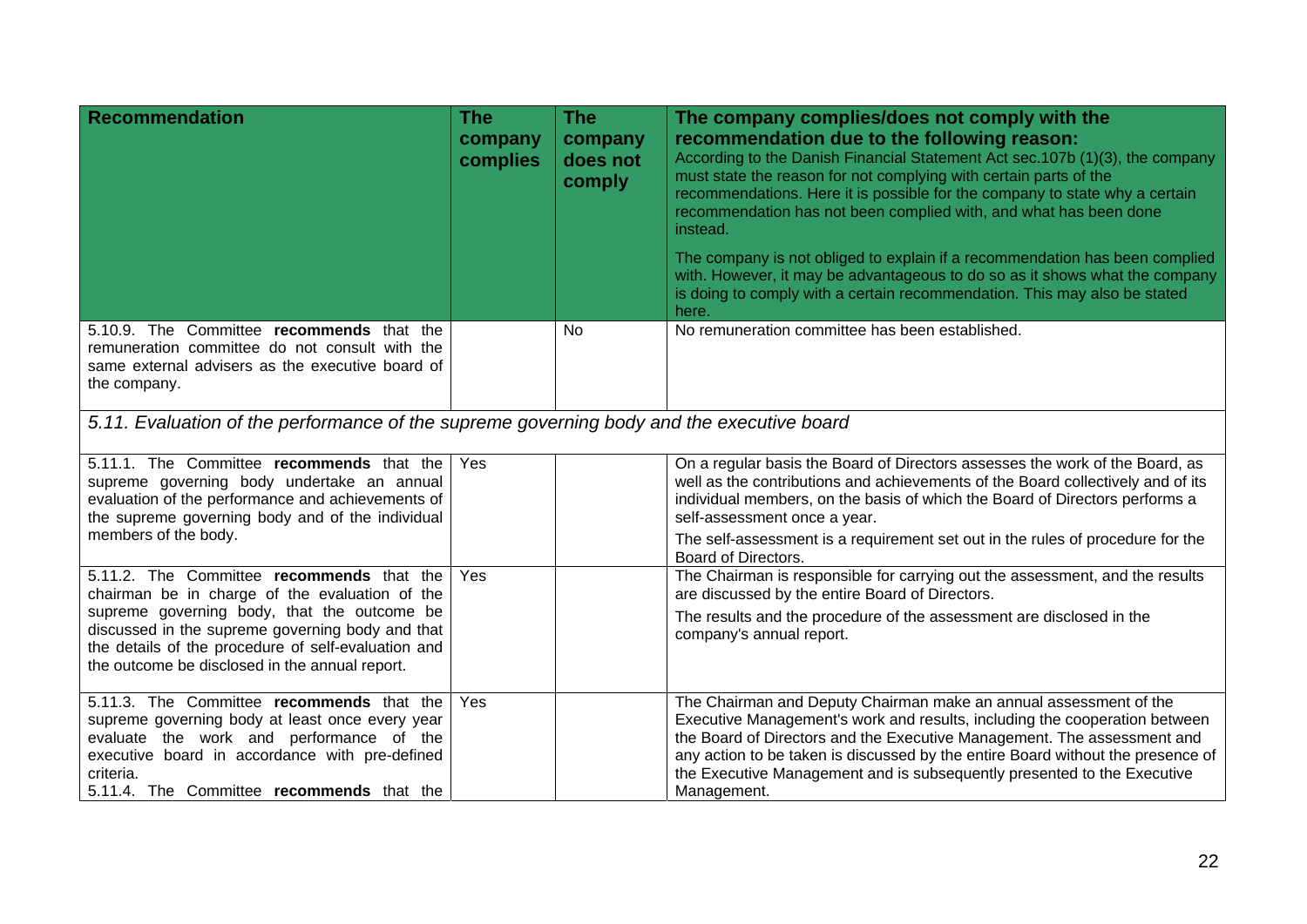| <b>Recommendation</b>                                                                                                                                                                                                                                                                                                                                 | <b>The</b><br>company<br>complies | <b>The</b><br>company<br>does not<br>comply | The company complies/does not comply with the<br>recommendation due to the following reason:<br>According to the Danish Financial Statement Act sec. 107b (1)(3), the company<br>must state the reason for not complying with certain parts of the<br>recommendations. Here it is possible for the company to state why a certain<br>recommendation has not been complied with, and what has been done<br>instead.<br>The company is not obliged to explain if a recommendation has been complied<br>with. However, it may be advantageous to do so as it shows what the company<br>is doing to comply with a certain recommendation. This may also be stated<br>here. |  |  |
|-------------------------------------------------------------------------------------------------------------------------------------------------------------------------------------------------------------------------------------------------------------------------------------------------------------------------------------------------------|-----------------------------------|---------------------------------------------|------------------------------------------------------------------------------------------------------------------------------------------------------------------------------------------------------------------------------------------------------------------------------------------------------------------------------------------------------------------------------------------------------------------------------------------------------------------------------------------------------------------------------------------------------------------------------------------------------------------------------------------------------------------------|--|--|
| executive board and the supreme governing body<br>establish a procedure according to which their<br>cooperation is evaluated annually through a<br>formalised dialogue between the chairman of the<br>supreme governing body and the chief executive<br>officer and that the outcome of the evaluation be<br>presented to the supreme governing body. |                                   |                                             |                                                                                                                                                                                                                                                                                                                                                                                                                                                                                                                                                                                                                                                                        |  |  |
| 6. Remuneration of members of the governing bodies                                                                                                                                                                                                                                                                                                    |                                   |                                             |                                                                                                                                                                                                                                                                                                                                                                                                                                                                                                                                                                                                                                                                        |  |  |
| 6.1. Content and form of the remuneration policy                                                                                                                                                                                                                                                                                                      |                                   |                                             |                                                                                                                                                                                                                                                                                                                                                                                                                                                                                                                                                                                                                                                                        |  |  |
| 6.1.1. The Committee recommends that the<br>supreme governing body adopt a remuneration<br>policy applicable to the supreme governing body<br>and the executive board.                                                                                                                                                                                | Yes                               |                                             | The Board of Directors has adopted general guidelines for the company's<br>remuneration of members of the Board of Directors and the Executive<br>Management.                                                                                                                                                                                                                                                                                                                                                                                                                                                                                                          |  |  |
| 6.1.2. The Committee recommends that the<br>remuneration policy and any changes to the policy<br>be approved by the general meeting of the<br>company.                                                                                                                                                                                                | Yes                               |                                             | The general guidelines have been approved by the shareholders in general<br>meeting.                                                                                                                                                                                                                                                                                                                                                                                                                                                                                                                                                                                   |  |  |
| 6.1.3.<br>Committee<br>recommends<br>that<br>the<br>remuneration policy include a thorough description<br>of the components of the remuneration for<br>members of the supreme governing body and the<br>executive board.                                                                                                                              | Yes                               |                                             | The remuneration policy sets out that members of the Board of Directors<br>receive a fixed annual fee and that the remuneration paid to members of the<br>Executive Management consists of a fixed and a variable component.<br>The fixed component consists of a net salary, pension contribution and other<br>benefits. The variable component consists of a bonus and of options.                                                                                                                                                                                                                                                                                   |  |  |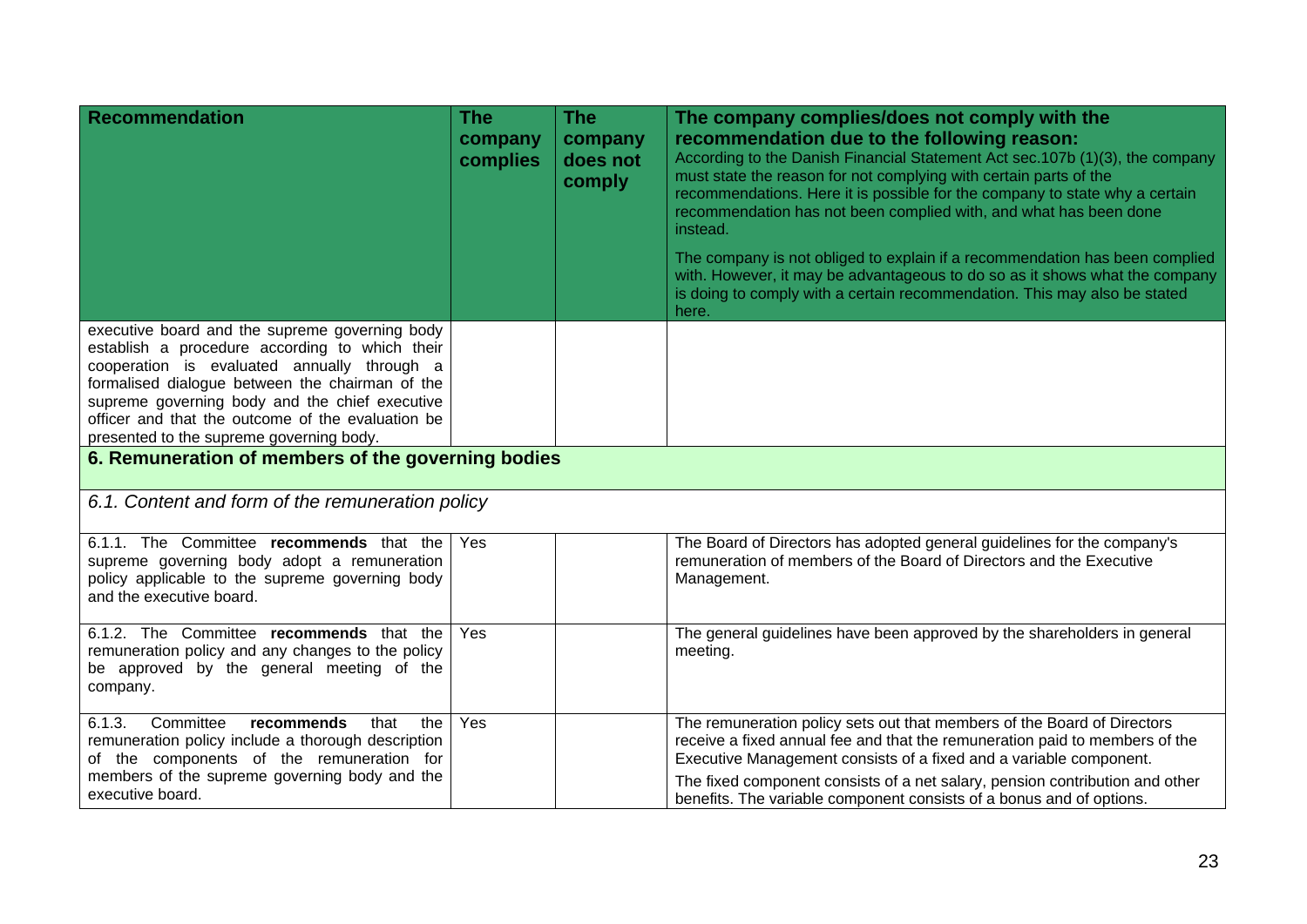| <b>Recommendation</b>                                                                                                                                                                                                                                                                                        | <b>The</b><br>company<br>complies | <b>The</b><br>company<br>does not<br>comply | The company complies/does not comply with the<br>recommendation due to the following reason:<br>According to the Danish Financial Statement Act sec. 107b (1)(3), the company<br>must state the reason for not complying with certain parts of the<br>recommendations. Here it is possible for the company to state why a certain<br>recommendation has not been complied with, and what has been done<br>instead.<br>The company is not obliged to explain if a recommendation has been complied<br>with. However, it may be advantageous to do so as it shows what the company<br>is doing to comply with a certain recommendation. This may also be stated<br>here.                                                                                |
|--------------------------------------------------------------------------------------------------------------------------------------------------------------------------------------------------------------------------------------------------------------------------------------------------------------|-----------------------------------|---------------------------------------------|-------------------------------------------------------------------------------------------------------------------------------------------------------------------------------------------------------------------------------------------------------------------------------------------------------------------------------------------------------------------------------------------------------------------------------------------------------------------------------------------------------------------------------------------------------------------------------------------------------------------------------------------------------------------------------------------------------------------------------------------------------|
|                                                                                                                                                                                                                                                                                                              |                                   |                                             |                                                                                                                                                                                                                                                                                                                                                                                                                                                                                                                                                                                                                                                                                                                                                       |
| 6.1.4. The Committee recommends that the<br>remuneration policy include:<br>the reasons for choosing the individual<br>$\bullet$<br>components of the remuneration, and<br>a description of the criteria on which the<br>between<br>individual<br>balance<br>the<br>components of the remuneration is based. | Yes                               |                                             | <b>Board of Directors</b><br>Members of the Board of Directors receive a fixed annual fee. The Chairman<br>and Deputy Chairman of the Board of Directors receive a supplement to this<br>fee. The amounts of fees and supplements are approved by the shareholders<br>in general meeting and disclosed in the annual report. Fees are fixed on the<br>basis of fees paid by other companies.<br>Members of the Board of Directors receive no incentive pay.                                                                                                                                                                                                                                                                                           |
| $\bullet$                                                                                                                                                                                                                                                                                                    |                                   |                                             | <b>Executive Management</b>                                                                                                                                                                                                                                                                                                                                                                                                                                                                                                                                                                                                                                                                                                                           |
|                                                                                                                                                                                                                                                                                                              |                                   |                                             | The Chairman and Deputy Chairman of the Board perform an annual review of<br>the remuneration paid to members of the Executive Management.                                                                                                                                                                                                                                                                                                                                                                                                                                                                                                                                                                                                            |
|                                                                                                                                                                                                                                                                                                              |                                   |                                             | The remuneration paid to members of the Executive Management consists of<br>a fixed and a variable component. The fixed pay consists of a net salary,<br>pension contribution and other benefits. The value of each of those<br>components for each member of the Executive Management is disclosed in<br>the annual report.                                                                                                                                                                                                                                                                                                                                                                                                                          |
|                                                                                                                                                                                                                                                                                                              |                                   |                                             | As an element of the variable pay, members of the Executive Management<br>may receive an annual bonus, subject to achievement of certain benchmarks.<br>The bonus proportion varies among the members of the Executive<br>Management, but is subject to a maximum of around 25% of their annual<br>remuneration. The actual bonus paid to each member of the Executive<br>Management is disclosed in the Annual Report. At the date of adoption of<br>these guidelines, the bonus benchmarks were based on value creation and<br>profitability, but they may be changed by the Board of Directors. Any such<br>change will be communicated in a company announcement.<br>Another element of the variable pay is made up of options and is intended to |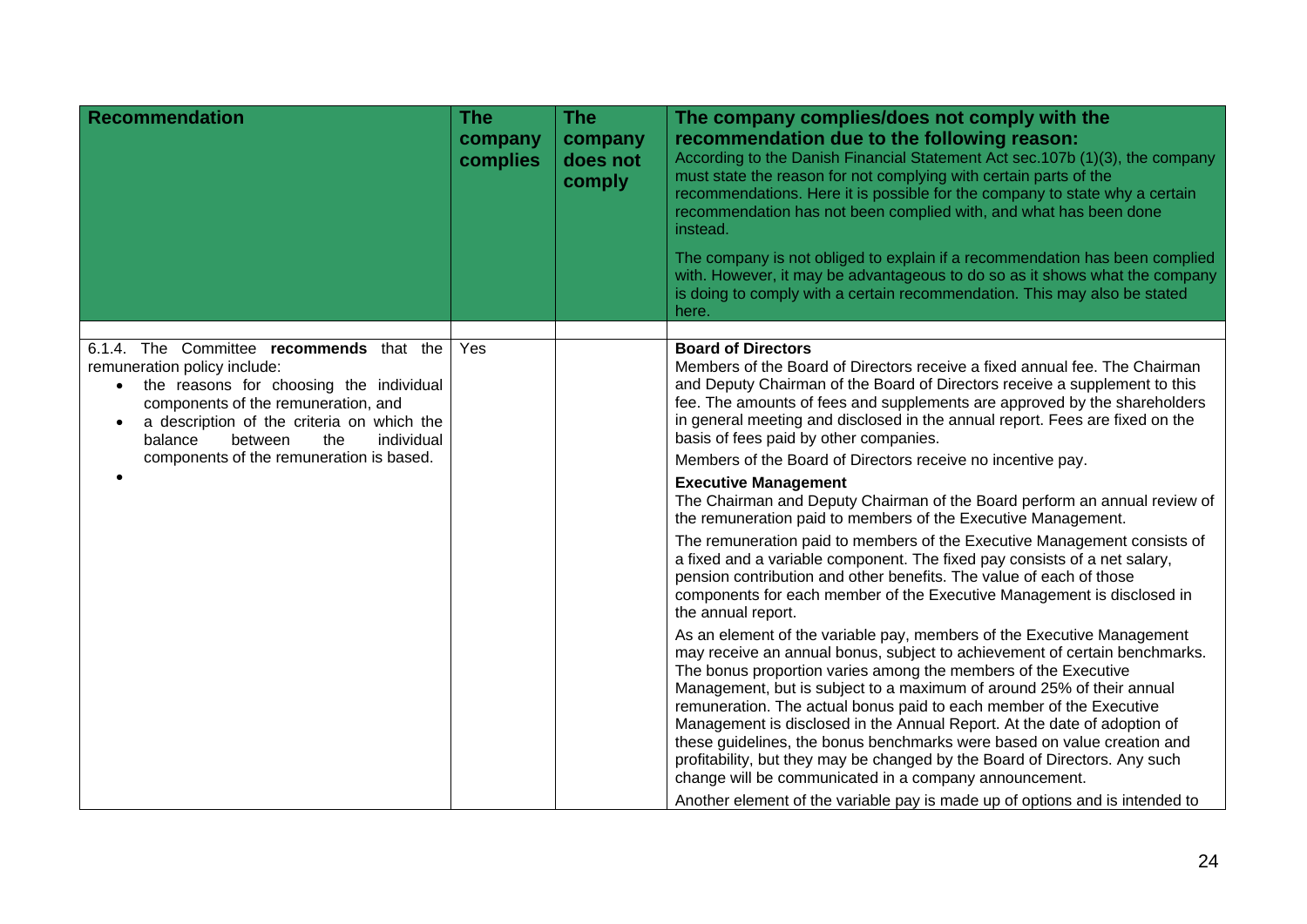| <b>Recommendation</b>                                                                                                                                                                                                                                                                                                                                                                                                                                                                               | The<br>company<br>complies | <b>The</b><br>company<br>does not<br>comply | The company complies/does not comply with the<br>recommendation due to the following reason:<br>According to the Danish Financial Statement Act sec. 107b (1)(3), the company<br>must state the reason for not complying with certain parts of the<br>recommendations. Here it is possible for the company to state why a certain<br>recommendation has not been complied with, and what has been done<br>instead.                                                                                                                                                                                                                                                                                                                                                                        |
|-----------------------------------------------------------------------------------------------------------------------------------------------------------------------------------------------------------------------------------------------------------------------------------------------------------------------------------------------------------------------------------------------------------------------------------------------------------------------------------------------------|----------------------------|---------------------------------------------|-------------------------------------------------------------------------------------------------------------------------------------------------------------------------------------------------------------------------------------------------------------------------------------------------------------------------------------------------------------------------------------------------------------------------------------------------------------------------------------------------------------------------------------------------------------------------------------------------------------------------------------------------------------------------------------------------------------------------------------------------------------------------------------------|
|                                                                                                                                                                                                                                                                                                                                                                                                                                                                                                     |                            |                                             | The company is not obliged to explain if a recommendation has been complied<br>with. However, it may be advantageous to do so as it shows what the company<br>is doing to comply with a certain recommendation. This may also be stated<br>here.                                                                                                                                                                                                                                                                                                                                                                                                                                                                                                                                          |
|                                                                                                                                                                                                                                                                                                                                                                                                                                                                                                     |                            |                                             | align the incentive to the Executive Management with the long-term creation of<br>shareholder value. For that same reason, the option plan is revolving and not<br>subject to achievement of defined benchmarks.                                                                                                                                                                                                                                                                                                                                                                                                                                                                                                                                                                          |
|                                                                                                                                                                                                                                                                                                                                                                                                                                                                                                     |                            |                                             | Members of the Executive Management are awarded a number of options<br>each year with a value equal to a maximum of 40% of the Executive<br>Management's remuneration. The value is calculated in accordance with the<br>Black-Scholes formula. Options are awarded with a strike price which is 15%<br>higher than the market price at the award date calculated as the average price<br>of all trades on the last trading day of the calendar year. The options have a<br>term of five years and are exercisable after three years. The number of options<br>awarded to each member of the Executive Management and their value is<br>disclosed in the annual report. Options in the Executive Management share<br>option plan are covered by the company's holding of treasury shares. |
|                                                                                                                                                                                                                                                                                                                                                                                                                                                                                                     |                            |                                             | In addition, the Chairman and Deputy Chairman of the Board perform an<br>annual review of the remuneration paid to members of the Executive<br>Management relative to the managements of other Danish companies.                                                                                                                                                                                                                                                                                                                                                                                                                                                                                                                                                                          |
| 6.1.5. The Committee recommends that, if the<br>remuneration policy includes variable components,<br>limits be set on the variable components of<br>$\bullet$<br>the total remuneration package,<br>a reasonable and balanced linkage be<br>remuneration<br>ensured<br>between<br>for<br>governing body members, expected risks<br>and the value creation for shareholders in<br>the short and long term,<br>there be clarity about performance criteria<br>and measurability for award of variable | Yes                        |                                             | The remuneration policy defines limits for the variable components, and the<br>Board of Directors believes there is a reasonable and balanced linkage<br>between the remuneration, expected risks and value creation in both the short<br>and the long term. We have ensured clarity about the performance criteria and<br>clearly defined benchmarks.<br>The criteria for some of the variable components extend further than one<br>calendar year.                                                                                                                                                                                                                                                                                                                                      |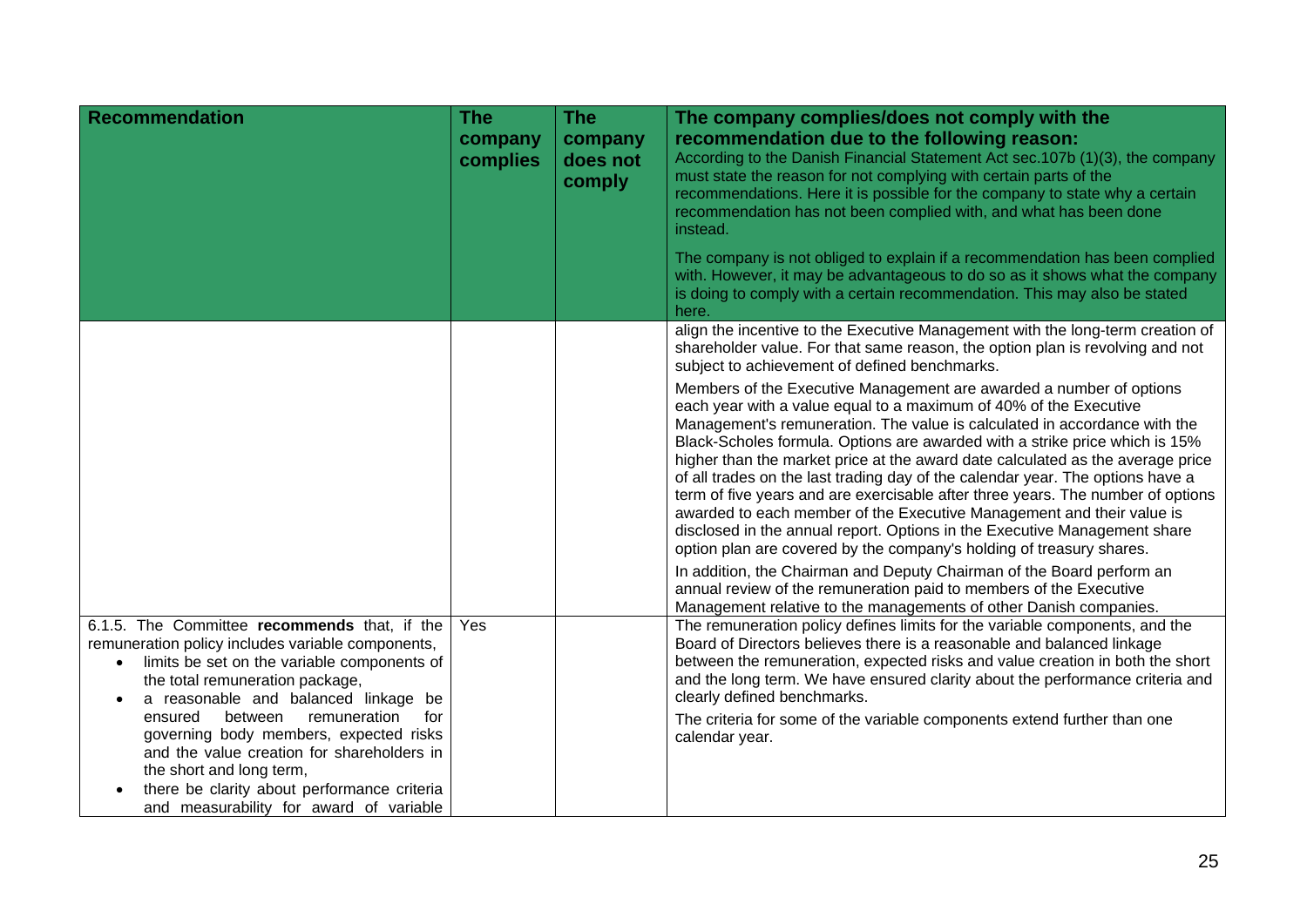| <b>Recommendation</b>                                                                                                                                                                                                                                                                              | <b>The</b><br>company<br>complies | <b>The</b><br>company<br>does not<br>comply | The company complies/does not comply with the<br>recommendation due to the following reason:<br>According to the Danish Financial Statement Act sec.107b (1)(3), the company<br>must state the reason for not complying with certain parts of the<br>recommendations. Here it is possible for the company to state why a certain<br>recommendation has not been complied with, and what has been done<br>instead.<br>The company is not obliged to explain if a recommendation has been complied<br>with. However, it may be advantageous to do so as it shows what the company |
|----------------------------------------------------------------------------------------------------------------------------------------------------------------------------------------------------------------------------------------------------------------------------------------------------|-----------------------------------|---------------------------------------------|---------------------------------------------------------------------------------------------------------------------------------------------------------------------------------------------------------------------------------------------------------------------------------------------------------------------------------------------------------------------------------------------------------------------------------------------------------------------------------------------------------------------------------------------------------------------------------|
|                                                                                                                                                                                                                                                                                                    |                                   |                                             | is doing to comply with a certain recommendation. This may also be stated<br>here.                                                                                                                                                                                                                                                                                                                                                                                                                                                                                              |
| components, and<br>there be criteria ensuring that vesting<br>periods for variable components of<br>remuneration agreements are longer than<br>one calendar year.                                                                                                                                  |                                   |                                             |                                                                                                                                                                                                                                                                                                                                                                                                                                                                                                                                                                                 |
| 6.1.6.<br>The<br>Committee<br>that<br>recommends<br>remuneration of members of the supreme<br>governing body do not include share or warrant<br>programmes.                                                                                                                                        | Yes                               |                                             | Members of the Board of Directors receive a fixed annual fee and are not<br>eligible for share option or warrant programmes. The Chairman and Deputy<br>Chairman of the Board of Directors receive a supplement to their board<br>remuneration.                                                                                                                                                                                                                                                                                                                                 |
| 6.1.7. The Committee recommends that if<br>members of the executive board receive share-<br>based remuneration, such programmes<br>be<br>established as roll-over programmes, i.e. the<br>options are granted periodically and should not be<br>exercisable earlier than three years from the date | Yes                               |                                             | Members of the Executive Management are awarded a number of options<br>each year with a value equal to a maximum of 40% of the Executive<br>Management's remuneration. The value is calculated in accordance with the<br>Black-Scholes formula. Options are awarded at a strike price with a 15%<br>premium to the market price at the award date calculated as the average price<br>of all trades on the last trading day of the calendar year.                                                                                                                                |
| of grant. An explanation of the relation between<br>the redemption price and the market price at the<br>time of grant should be provided.                                                                                                                                                          |                                   |                                             | The options have a term of five years and are exercisable after three years.<br>The number of options awarded to each member of the Executive<br>Management and their value is disclosed in the annual report. Options in the<br>Executive Management share option plan are covered by the company's<br>holding of treasury shares.                                                                                                                                                                                                                                             |
| 6.1.8. The Committee recommends that, in<br>exceptional cases, companies should be able to<br>reclaim in full or in part variable components of<br>remuneration that were paid on the basis of data,<br>which proved to be manifestly misstated.                                                   | Yes                               |                                             | Coloplast's remuneration agreements contain claw back clauses.                                                                                                                                                                                                                                                                                                                                                                                                                                                                                                                  |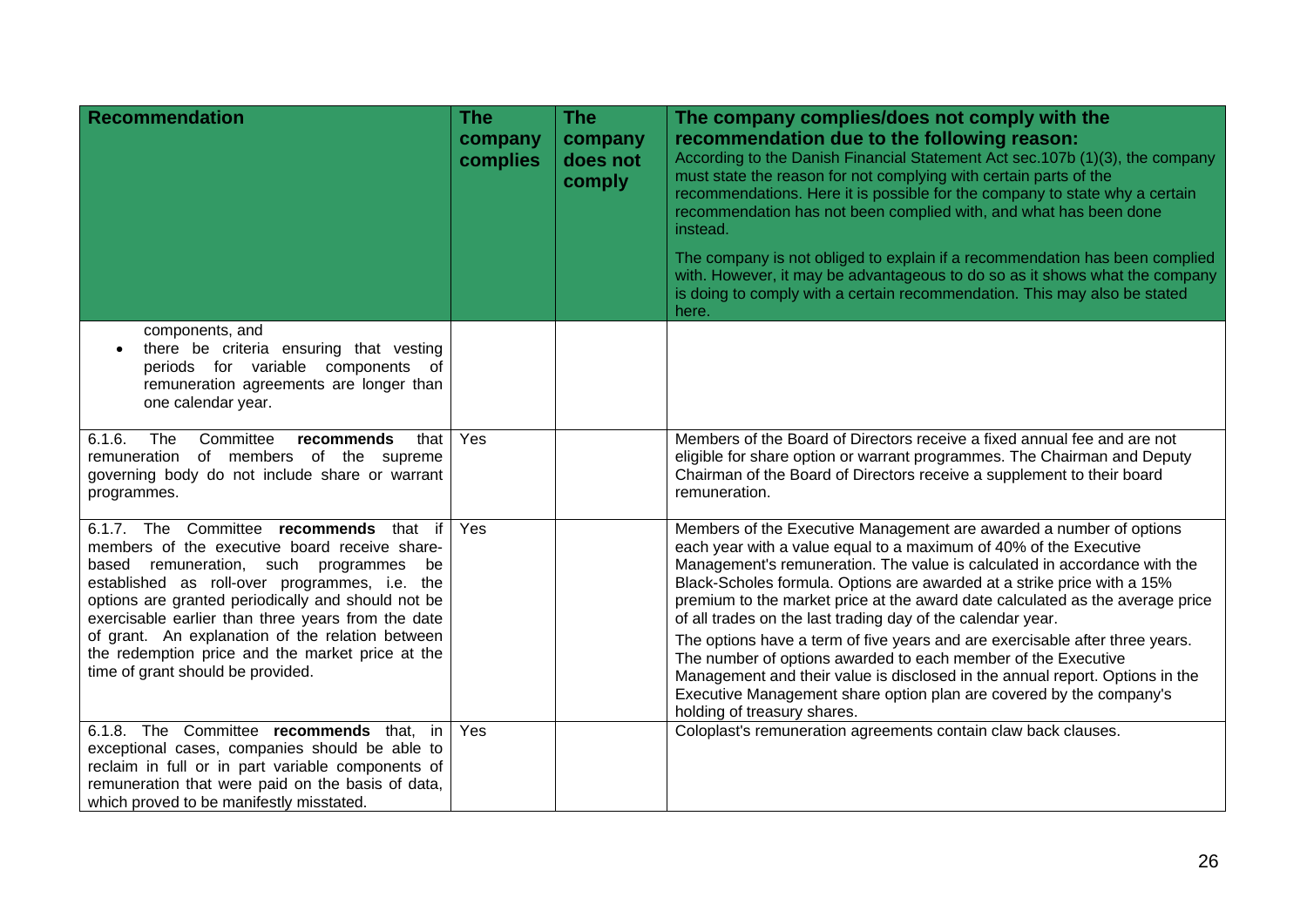| <b>Recommendation</b>                                                                                                                                                                                                                                                                                                              | The<br>company<br>complies | The<br>company<br>does not<br>comply | The company complies/does not comply with the<br>recommendation due to the following reason:<br>According to the Danish Financial Statement Act sec.107b (1)(3), the company<br>must state the reason for not complying with certain parts of the<br>recommendations. Here it is possible for the company to state why a certain<br>recommendation has not been complied with, and what has been done<br>instead.<br>The company is not obliged to explain if a recommendation has been complied<br>with. However, it may be advantageous to do so as it shows what the company<br>is doing to comply with a certain recommendation. This may also be stated<br>here. |  |  |
|------------------------------------------------------------------------------------------------------------------------------------------------------------------------------------------------------------------------------------------------------------------------------------------------------------------------------------|----------------------------|--------------------------------------|-----------------------------------------------------------------------------------------------------------------------------------------------------------------------------------------------------------------------------------------------------------------------------------------------------------------------------------------------------------------------------------------------------------------------------------------------------------------------------------------------------------------------------------------------------------------------------------------------------------------------------------------------------------------------|--|--|
| $6.1.\overline{9.}$<br>The<br>Committee<br>recommends<br>that<br>termination payments should not amount to more<br>than two years' annual remuneration.                                                                                                                                                                            | Yes                        |                                      | Termination payments are capped at a maximum of the last two years'<br>remuneration.                                                                                                                                                                                                                                                                                                                                                                                                                                                                                                                                                                                  |  |  |
| 6.2. Disclosure of the remuneration policy                                                                                                                                                                                                                                                                                         |                            |                                      |                                                                                                                                                                                                                                                                                                                                                                                                                                                                                                                                                                                                                                                                       |  |  |
| 6.2.1. The Committee recommends that the<br>remuneration policy be clear and<br>easily<br>understandable and that it be disclosed in the<br>annual report and posted on the company's<br>website.                                                                                                                                  | Yes                        |                                      | The Board of Directors considers the remuneration policy to be clear and easy<br>to understand.<br>The policy is disclosed in the annual report and posted on the company's<br>website.                                                                                                                                                                                                                                                                                                                                                                                                                                                                               |  |  |
| 6.2.2. The Committee recommends that the<br>company's remuneration policy and compliance<br>with this policy be explained and justified in the<br>chairman's statement at the company's general<br>meeting.                                                                                                                        | Yes                        |                                      | The company's remuneration policy and compliance with this policy is<br>explained and justified in the Chairman's report at the company's annual<br>general meeting.                                                                                                                                                                                                                                                                                                                                                                                                                                                                                                  |  |  |
| 6.2.3. The Committee recommends that the total<br>remuneration granted to each member of the<br>supreme governing body and the executive board<br>by the company and other consolidated companies<br>be disclosed in the (consolidated) financial<br>statements and that the linkage with the<br>remuneration policy be explained. | Yes                        |                                      | The total remuneration paid to each member of the Board of Directors and the<br>Executive Management is disclosed in the annual report.                                                                                                                                                                                                                                                                                                                                                                                                                                                                                                                               |  |  |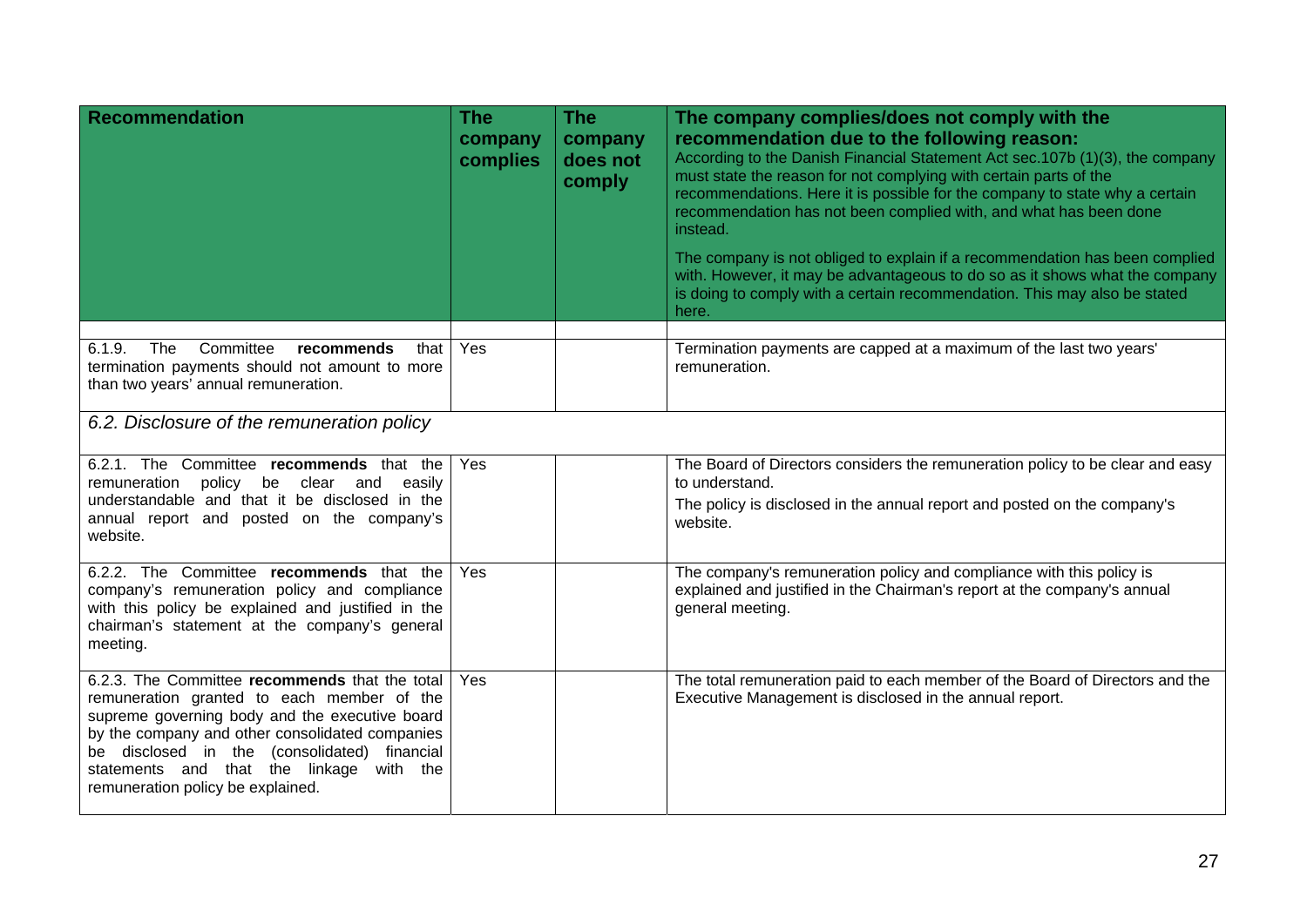| <b>Recommendation</b>                                                                                                                                                                                                                                                                                                  | <b>The</b><br>company<br>complies | <b>The</b><br>company<br>does not<br>comply | The company complies/does not comply with the<br>recommendation due to the following reason:<br>According to the Danish Financial Statement Act sec.107b (1)(3), the company<br>must state the reason for not complying with certain parts of the<br>recommendations. Here it is possible for the company to state why a certain<br>recommendation has not been complied with, and what has been done<br>instead.<br>The company is not obliged to explain if a recommendation has been complied<br>with. However, it may be advantageous to do so as it shows what the company<br>is doing to comply with a certain recommendation. This may also be stated<br>here. |
|------------------------------------------------------------------------------------------------------------------------------------------------------------------------------------------------------------------------------------------------------------------------------------------------------------------------|-----------------------------------|---------------------------------------------|-----------------------------------------------------------------------------------------------------------------------------------------------------------------------------------------------------------------------------------------------------------------------------------------------------------------------------------------------------------------------------------------------------------------------------------------------------------------------------------------------------------------------------------------------------------------------------------------------------------------------------------------------------------------------|
| 6.2.4. The Committee recommends that the<br>details of any defined-benefit schemes offered to<br>members of the supreme governing body or the<br>executive board and the actuarial value of such<br>schemes as well as changes during the year be<br>included as part of the information on the total<br>remuneration. | Yes                               |                                             | The members of the Board of Directors are not covered by a pension scheme.<br>However, one Board member is covered by a defined benefit scheme which<br>applied to Board members prior to an amendment to the Articles of Association<br>adopted by the shareholders in general meeting in 2002.<br>The members of the Executive Board are not covered by a defined benefit<br>pension scheme. Individual pension schemes have been agreed with the<br>members of the Executive Management.                                                                                                                                                                           |
| 6.2.5. The Committee recommends that the most<br>important aspects of retention and severance<br>programmes be disclosed in the company's annual<br>report.                                                                                                                                                            | Yes                               |                                             | Information about the main aspects of severance schemes is disclosed in the<br>company's annual report.                                                                                                                                                                                                                                                                                                                                                                                                                                                                                                                                                               |
| 6.2.6. The Committee recommends that the<br>proposal for remuneration of the supreme<br>governing body for the current financial year be<br>approved by the shareholders at the general<br>meeting.                                                                                                                    | Yes                               |                                             | Proposals for the remuneration paid to the Board of Directors in respect of the<br>current financial year are approved by the shareholders at the annual general<br>meeting.                                                                                                                                                                                                                                                                                                                                                                                                                                                                                          |
| 7. Financial reporting                                                                                                                                                                                                                                                                                                 |                                   |                                             |                                                                                                                                                                                                                                                                                                                                                                                                                                                                                                                                                                                                                                                                       |
| 7.1. Other relevant information                                                                                                                                                                                                                                                                                        |                                   |                                             |                                                                                                                                                                                                                                                                                                                                                                                                                                                                                                                                                                                                                                                                       |
| 7.1.1. The Committee recommends that the<br>annual report and other financial reports be<br>supplemented by additional financial and non-                                                                                                                                                                              | Yes                               |                                             | In its reporting, Coloplast also discloses information about the company's<br>CSR, knowledge-related and environmental matters.<br>We issue a progress report on corporate responsibility concurrently with the                                                                                                                                                                                                                                                                                                                                                                                                                                                       |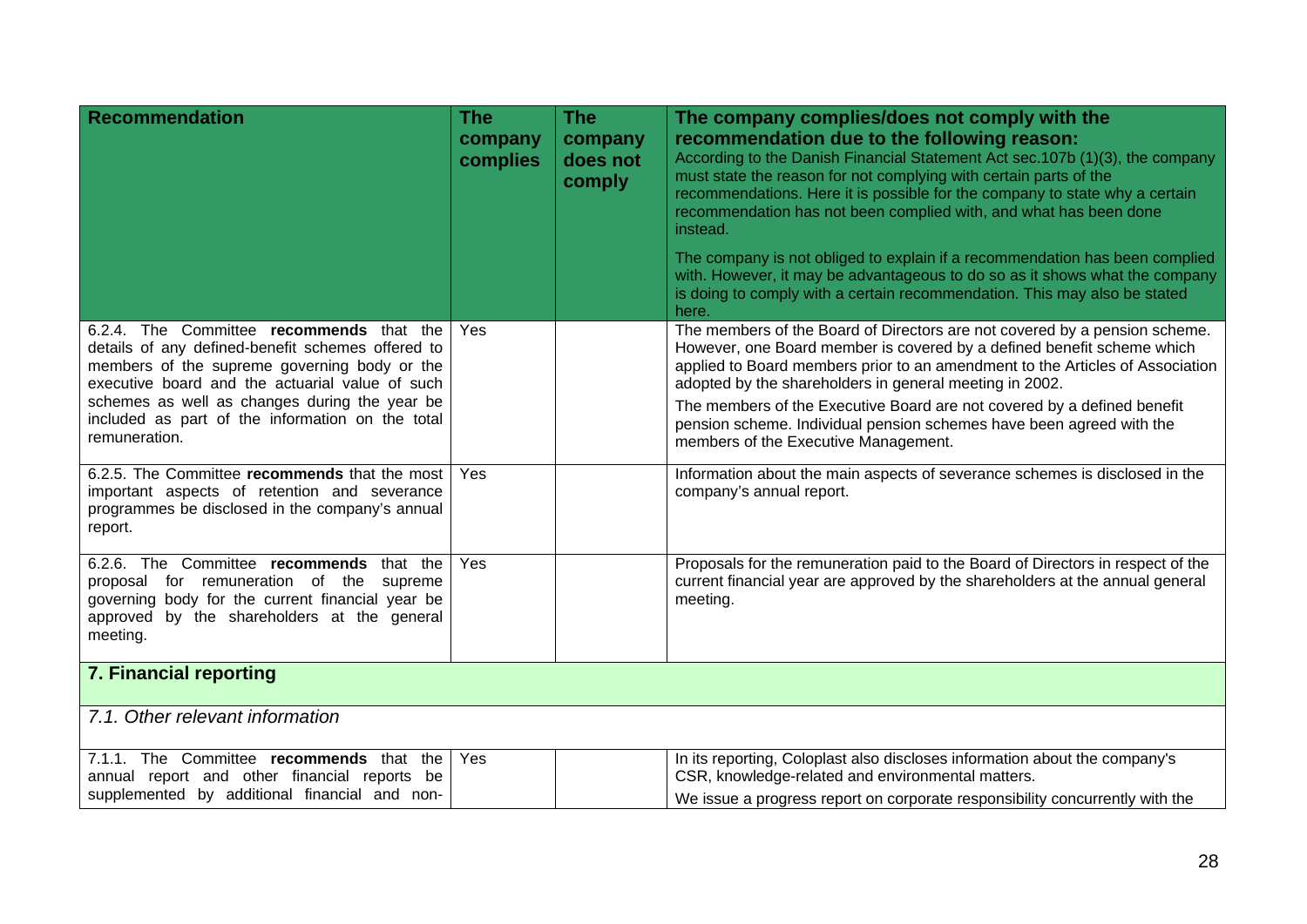| <b>Recommendation</b>                                                                                                                                                                                                                                                                                                                                                                                                                                                                       | <b>The</b><br>company<br>complies | <b>The</b><br>company<br>does not<br>comply | The company complies/does not comply with the<br>recommendation due to the following reason:<br>According to the Danish Financial Statement Act sec.107b (1)(3), the company<br>must state the reason for not complying with certain parts of the<br>recommendations. Here it is possible for the company to state why a certain<br>recommendation has not been complied with, and what has been done<br>instead.<br>The company is not obliged to explain if a recommendation has been complied<br>with. However, it may be advantageous to do so as it shows what the company<br>is doing to comply with a certain recommendation. This may also be stated<br>here. |
|---------------------------------------------------------------------------------------------------------------------------------------------------------------------------------------------------------------------------------------------------------------------------------------------------------------------------------------------------------------------------------------------------------------------------------------------------------------------------------------------|-----------------------------------|---------------------------------------------|-----------------------------------------------------------------------------------------------------------------------------------------------------------------------------------------------------------------------------------------------------------------------------------------------------------------------------------------------------------------------------------------------------------------------------------------------------------------------------------------------------------------------------------------------------------------------------------------------------------------------------------------------------------------------|
| financial information, if deemed necessary or<br>relevant in relation to the information needs of the<br>recipients.                                                                                                                                                                                                                                                                                                                                                                        |                                   |                                             | annual report because we have experienced growing interest for our CR report<br>from investors, customers, employees and users. The report has been<br>prepared in compliance with the principles of the Global Reporting Initiative<br>(GRI) and the UN Global Compact.                                                                                                                                                                                                                                                                                                                                                                                              |
| 7.2. Going concern assumption                                                                                                                                                                                                                                                                                                                                                                                                                                                               |                                   |                                             |                                                                                                                                                                                                                                                                                                                                                                                                                                                                                                                                                                                                                                                                       |
| 7.2.1. The Committee recommends that, upon<br>consideration and approval of the annual report,<br>the supreme governing body decide whether the<br>business is a going concern, including supporting<br>assumptions or qualifications where necessary.                                                                                                                                                                                                                                      | Yes                               |                                             | In connection with its consideration and approval of the annual report, the<br>Board of Directors considers whether the business is a going concern.<br>(going concern assumption).                                                                                                                                                                                                                                                                                                                                                                                                                                                                                   |
| 8. Risk management and internal control                                                                                                                                                                                                                                                                                                                                                                                                                                                     |                                   |                                             |                                                                                                                                                                                                                                                                                                                                                                                                                                                                                                                                                                                                                                                                       |
| 8.1. Identification of risks                                                                                                                                                                                                                                                                                                                                                                                                                                                                |                                   |                                             |                                                                                                                                                                                                                                                                                                                                                                                                                                                                                                                                                                                                                                                                       |
| 8.1.1. The Committee recommends that the<br>central governing body at least once every year<br>identify the most important business risks<br>associated with the realisation of the company's<br>strategy and overall goals as well as the risks<br>associated with financial reporting.<br>8.1.2. The Committee recommends that the<br>executive board currently report to the supreme<br>governing body on the development within the most<br>important areas of risk and compliance with | Yes                               |                                             | The management of each of Coloplast's individual business units and staff<br>functions are responsible for identifying and managing risk factors in their<br>specific parts of the organisation. The principal risks are reported to Corporate<br>Risk Management on a quarterly basis.<br>This reporting process together with organisational risk interviews forms the<br>basis of to a quarterly risk update submitted to the Executive Management and<br>the Board of Directors.<br>The Executive Management is responsible for the company's overall approach<br>to risk taking and for aligning this approach with Coloplast's overall strategies               |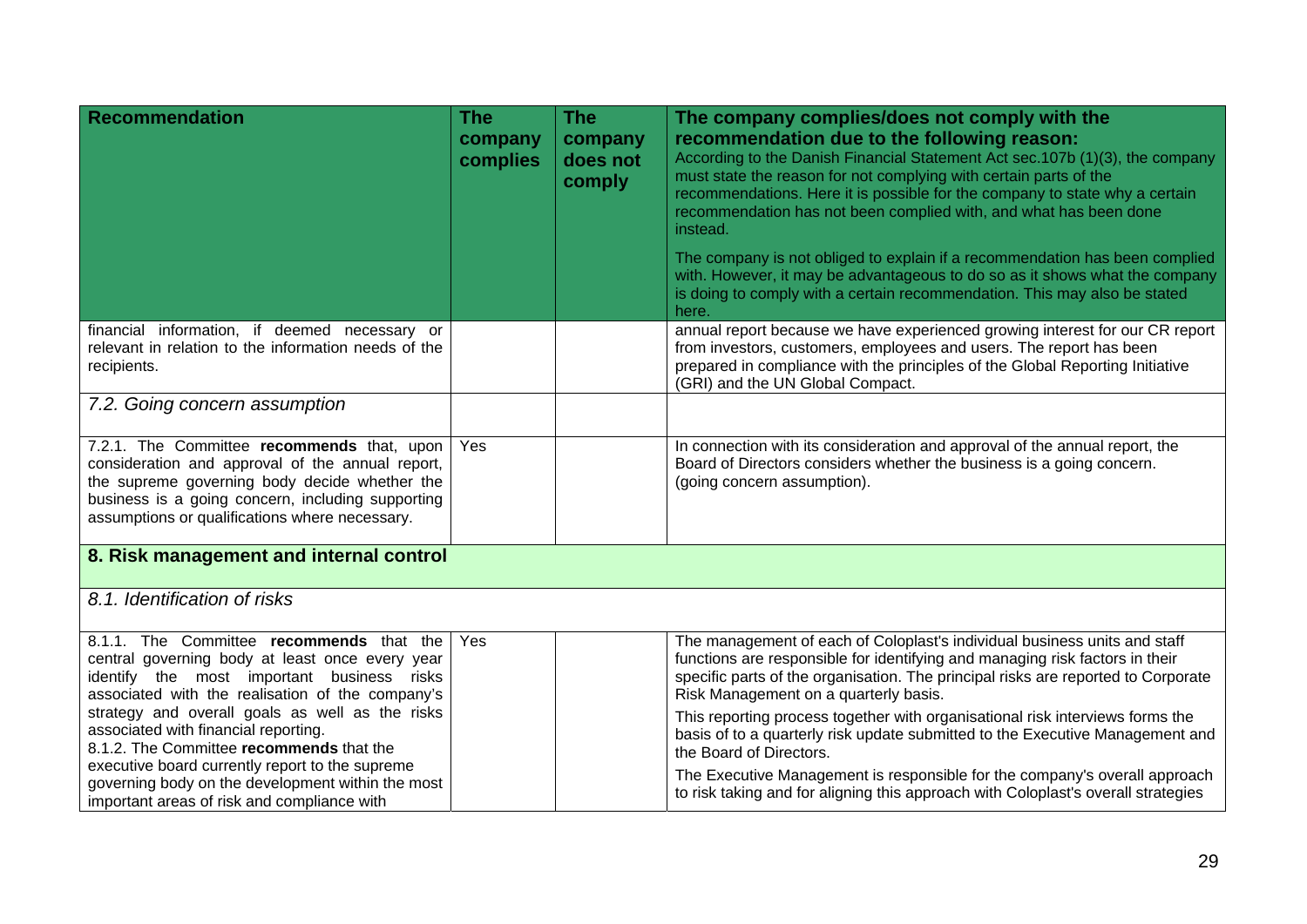| <b>Recommendation</b>                                                                                                                                                                                            | <b>The</b><br>company<br>complies | <b>The</b><br>company<br>does not<br>comply | The company complies/does not comply with the<br>recommendation due to the following reason:<br>According to the Danish Financial Statement Act sec.107b (1)(3), the company<br>must state the reason for not complying with certain parts of the<br>recommendations. Here it is possible for the company to state why a certain<br>recommendation has not been complied with, and what has been done<br>instead.<br>The company is not obliged to explain if a recommendation has been complied<br>with. However, it may be advantageous to do so as it shows what the company |
|------------------------------------------------------------------------------------------------------------------------------------------------------------------------------------------------------------------|-----------------------------------|---------------------------------------------|---------------------------------------------------------------------------------------------------------------------------------------------------------------------------------------------------------------------------------------------------------------------------------------------------------------------------------------------------------------------------------------------------------------------------------------------------------------------------------------------------------------------------------------------------------------------------------|
|                                                                                                                                                                                                                  |                                   |                                             | is doing to comply with a certain recommendation. This may also be stated<br>here.                                                                                                                                                                                                                                                                                                                                                                                                                                                                                              |
| adopted policies, frameworks etc. in order to                                                                                                                                                                    |                                   |                                             | and policies.                                                                                                                                                                                                                                                                                                                                                                                                                                                                                                                                                                   |
| enable the supreme governing body to track the<br>development and make the necessary decisions.                                                                                                                  |                                   |                                             | The Executive Management is also responsible for validating risk responses to<br>the most significant risks.                                                                                                                                                                                                                                                                                                                                                                                                                                                                    |
|                                                                                                                                                                                                                  |                                   |                                             | The Board of Directors reviews and considers, on a quarterly basis, the<br>conclusions and recommendations submitted by the Executive Management.                                                                                                                                                                                                                                                                                                                                                                                                                               |
| 8.2. Whistleblowing                                                                                                                                                                                              |                                   |                                             |                                                                                                                                                                                                                                                                                                                                                                                                                                                                                                                                                                                 |
| 8.2.1. The Committee recommends that the<br>supreme governing body decide whether to<br>establish a whistleblowing scheme for expedient<br>and confidential notification of possible or<br>suspected wrongdoing. | Yes                               |                                             | Coloplast established a global whistleblowing scheme in October 2010 to<br>enable expedient and confidential notification of unlawful or unethical<br>behaviour. The scheme allows employees as well as external parties to report<br>online or by telephone in about ten different languages.                                                                                                                                                                                                                                                                                  |
| 8.3. Openness about risk management                                                                                                                                                                              |                                   |                                             |                                                                                                                                                                                                                                                                                                                                                                                                                                                                                                                                                                                 |
| 8.3.1. The Committee recommends that the<br>management commentary in the annual report<br>include information about<br>the<br>company's<br>management of business risks.                                         | Yes                               |                                             | The management's review in the annual report contains information about the<br>company's management of business risks.                                                                                                                                                                                                                                                                                                                                                                                                                                                          |
| 9. Audit                                                                                                                                                                                                         |                                   |                                             |                                                                                                                                                                                                                                                                                                                                                                                                                                                                                                                                                                                 |
| 9.1. Contact to auditor                                                                                                                                                                                          |                                   |                                             |                                                                                                                                                                                                                                                                                                                                                                                                                                                                                                                                                                                 |
| 9.1.1. The Committee recommends that the                                                                                                                                                                         | Yes                               |                                             | The Board of Directors has and maintains regular contact with the auditors.                                                                                                                                                                                                                                                                                                                                                                                                                                                                                                     |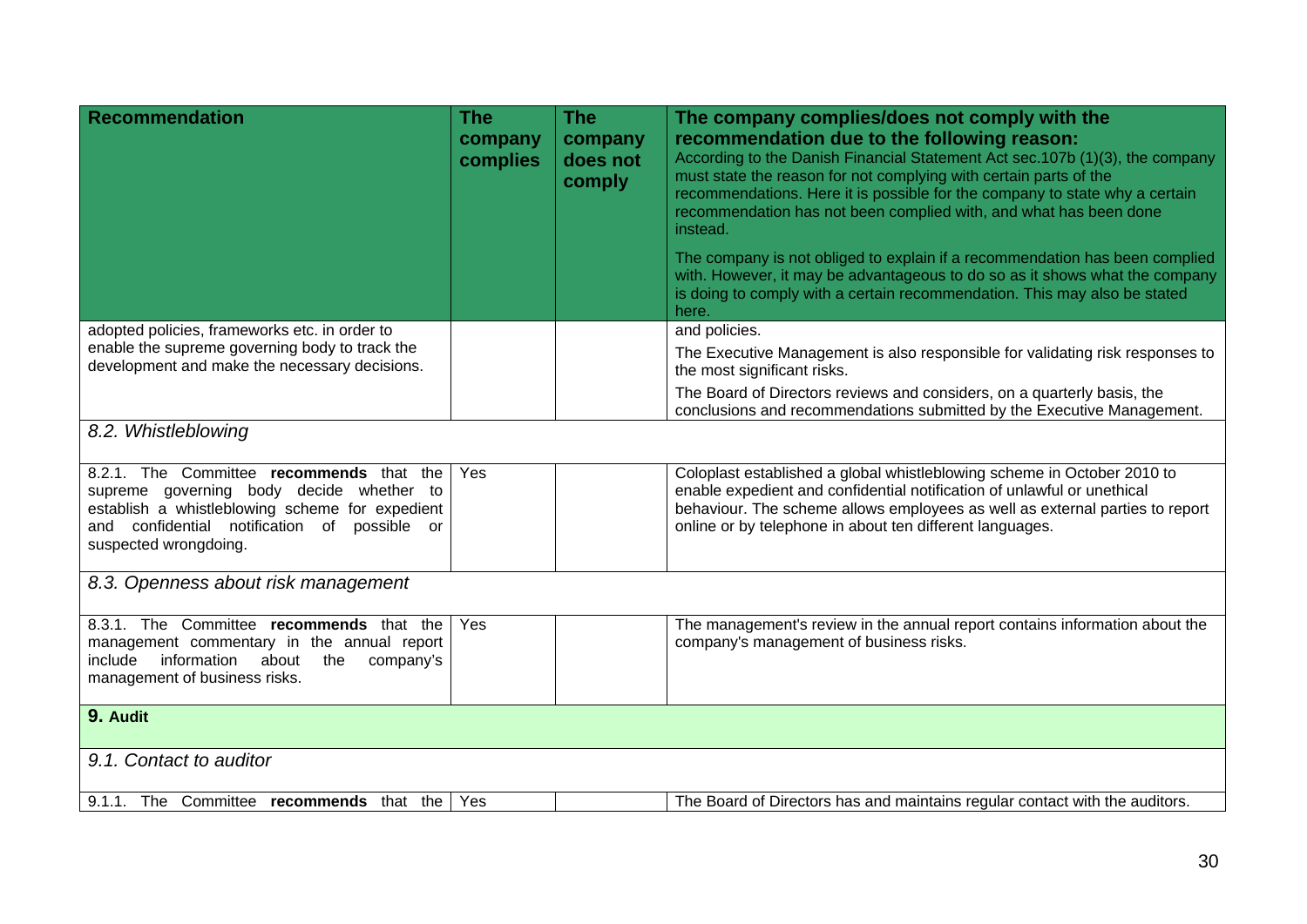| <b>Recommendation</b>                                                                                                                                                                                            | The<br>company<br>complies | <b>The</b><br>company<br>does not<br>comply | The company complies/does not comply with the<br>recommendation due to the following reason:<br>According to the Danish Financial Statement Act sec.107b (1)(3), the company<br>must state the reason for not complying with certain parts of the<br>recommendations. Here it is possible for the company to state why a certain<br>recommendation has not been complied with, and what has been done<br>instead.<br>The company is not obliged to explain if a recommendation has been complied                              |
|------------------------------------------------------------------------------------------------------------------------------------------------------------------------------------------------------------------|----------------------------|---------------------------------------------|-------------------------------------------------------------------------------------------------------------------------------------------------------------------------------------------------------------------------------------------------------------------------------------------------------------------------------------------------------------------------------------------------------------------------------------------------------------------------------------------------------------------------------|
|                                                                                                                                                                                                                  |                            |                                             | with. However, it may be advantageous to do so as it shows what the company<br>is doing to comply with a certain recommendation. This may also be stated<br>here.                                                                                                                                                                                                                                                                                                                                                             |
| governing body maintain a regular<br>supreme                                                                                                                                                                     |                            |                                             | The auditors report to the Board of Directors by way of long-form audit reports.                                                                                                                                                                                                                                                                                                                                                                                                                                              |
| dialogue and exchange of information with the<br>auditor.                                                                                                                                                        |                            |                                             | In addition, the auditors attend audit committee meetings as and when<br>necessary, and they always attend the board meeting at which the annual<br>report is considered and approved.                                                                                                                                                                                                                                                                                                                                        |
| 9.1.2. The Committee recommends that the<br>auditor agreement and auditors' fee be agreed<br>between the supreme governing body and the<br>auditor on the basis of a recommendation from the<br>audit committee. | Yes                        |                                             | The Board of Directors and the auditors conclude an audit agreement<br>specifying the services to be provided by the auditors and the fee payable on<br>the basis of a recommendation from the audit committee. The agreement<br>implies that the auditors' thorough knowledge about the company's activities,<br>the special conditions of the industry, the company's organisation,<br>administrative systems, control environment and other relevant aspects forms<br>the basis for the planning and conduct of the audit. |
|                                                                                                                                                                                                                  |                            |                                             | <b>Non-audit services</b><br>The Board annually lays down the overall, general scope of non-audit services<br>to be provided by the auditors. According to the rules of procedure of the<br>Executive Management, non-audit services expected to exceed the total<br>annual audit fees or DKK 1.5m per individual assignment must be presented to<br>the Chairman and Deputy Chairman of the Board of Directors for approval<br>before an agreement is signed with respect to such services.                                  |
| 9.1.3. The Committee recommends that the<br>supreme governing body and the audit committee                                                                                                                       | Yes                        |                                             | The audit committee meets with the auditors twice a year and otherwise at the<br>auditors' request.                                                                                                                                                                                                                                                                                                                                                                                                                           |
| meet with the auditor at least once every year<br>without the executive board present. This also<br>applies to the internal auditor, if any.                                                                     |                            |                                             | The Board of Directors meets with the auditors at least once a year without the<br>Executive Board being present.                                                                                                                                                                                                                                                                                                                                                                                                             |
| 9.2. Internal audit                                                                                                                                                                                              |                            |                                             |                                                                                                                                                                                                                                                                                                                                                                                                                                                                                                                               |